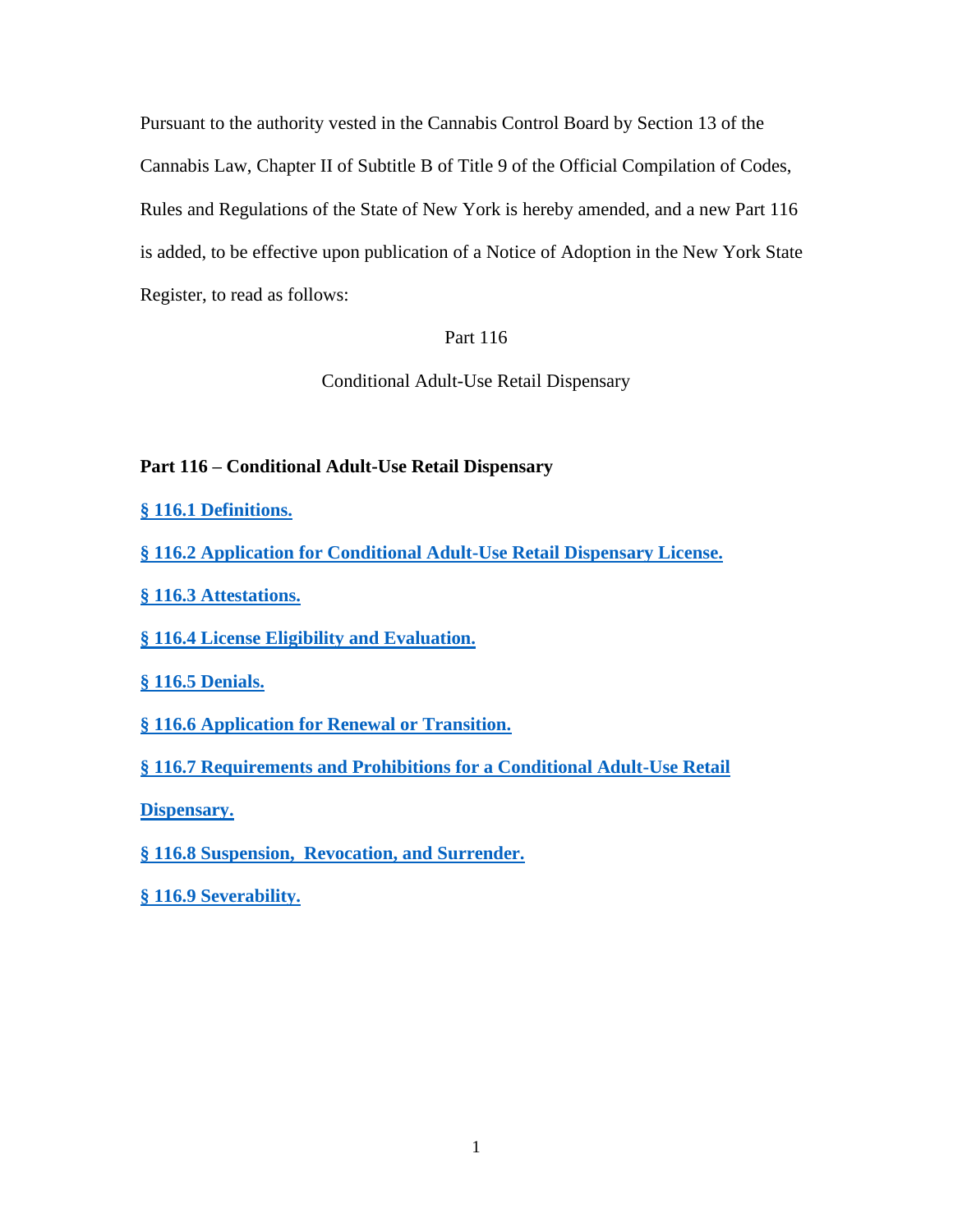## <span id="page-1-0"></span>**§ 116.1 Definitions.**

For the purposes of this Part, the following terms shall have the following meanings:

(a) *Act* means the Marihuana Regulation and Taxation Act, Chapter 92 of the Laws of 2021.

(b) *Aggregate ownership interest* means the total ownership interest held by:

(i) a legal entity and any legal entity in its multilevel ownership structure; or

(ii) an individual and the spouse, domestic partner, civil union partner, child, sibling, or parent of such individual.

(c) *Applicant* means a person applying for a license under this Part.

(d) *Board* means the New York State Cannabis Control Board established pursuant to the Act.

(e) *Bona fide labor organization* means a local labor union:

(1) in which officers have been elected by secret ballot or otherwise in a manner consistent with federal law; and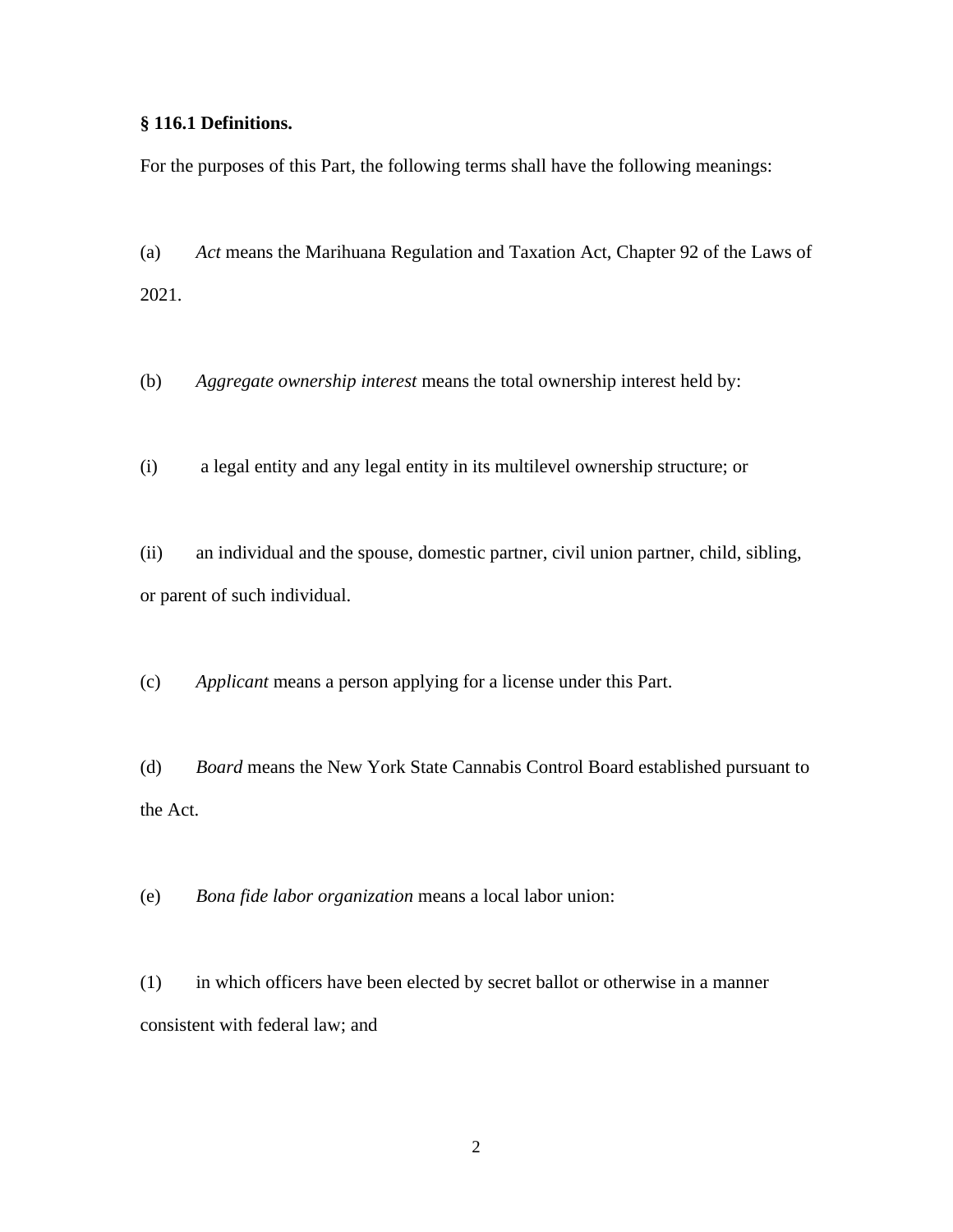(2) that is free of domination or interference by any employer and has received no improper assistance or support from any employer.

(f) *Conditional period* means four years from the date the license is granted.

(g) *Control* means the power to order or direct the management, managers, or policies of a person.

(h) *Eligible Applicant* means an applicant that satisfies all the required elements in section 116.4 of this Part.

(i) *Financial institution* means any bank, mutual savings bank, consumer loan company, credit union, savings and loan association, trust company, or other lending institution under the jurisdiction of the Department of Financial Services.

(j) *Financial interest* means any actual or future right to ownership, investment or compensation arrangement with another person, either directly or indirectly, through business, investment, spouse, parent or child. Person with a financial interest does not include a passive investor.

(k) *Financier* means any person, other than financial institution or government or governmental subdivision or agency, that provides capital as a gift, provides a grant, or lends capital pursuant to a secured or unsecured financing agreement. A financier may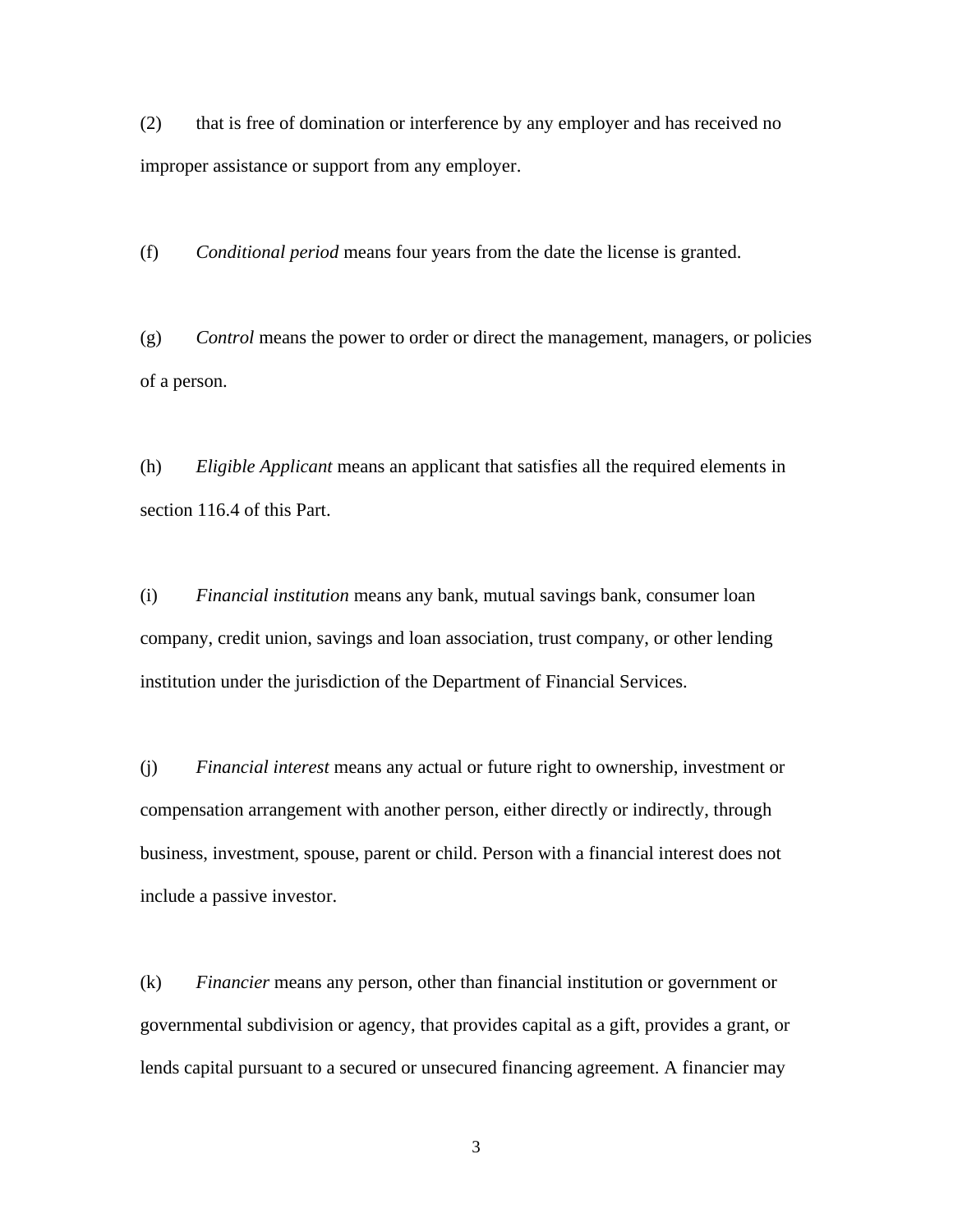not receive an ownership interest, control of the business, a share of revenue, gross profits or net profits, a profit sharing interest, or a percentage of the profits in exchange for a gift, grant or loan, unless the financier receives prior approval from the Office.

(l) *First renewal date* means two years from the date the license is granted.

(m) *Fund* means a social and economic equity fund in which the state, any state agency, public authority, public benefit corporation, or division thereof has invested and is formed for the limited purpose of funding costs, which include, but are not limited to construction, renovations and equipment purchasing associated with establishing or developing adult-use cannabis operators.

(n) *Justice involved* means a person that satisfies the required elements in section  $116.4(a)(2)(i)$  of this Part.

(o) *License* means a license issued pursuant to this Part and is conditioned on all requirements and prohibitions being met.

(p) *Licensee* means a person who has been granted a license to engage in the retail sale of cannabis products under this Part.

(q) *Marihuana-related offense* means a marihuana or cannabis offense defined under article two hundred twenty-one of the penal law prior to its repeal, any offense under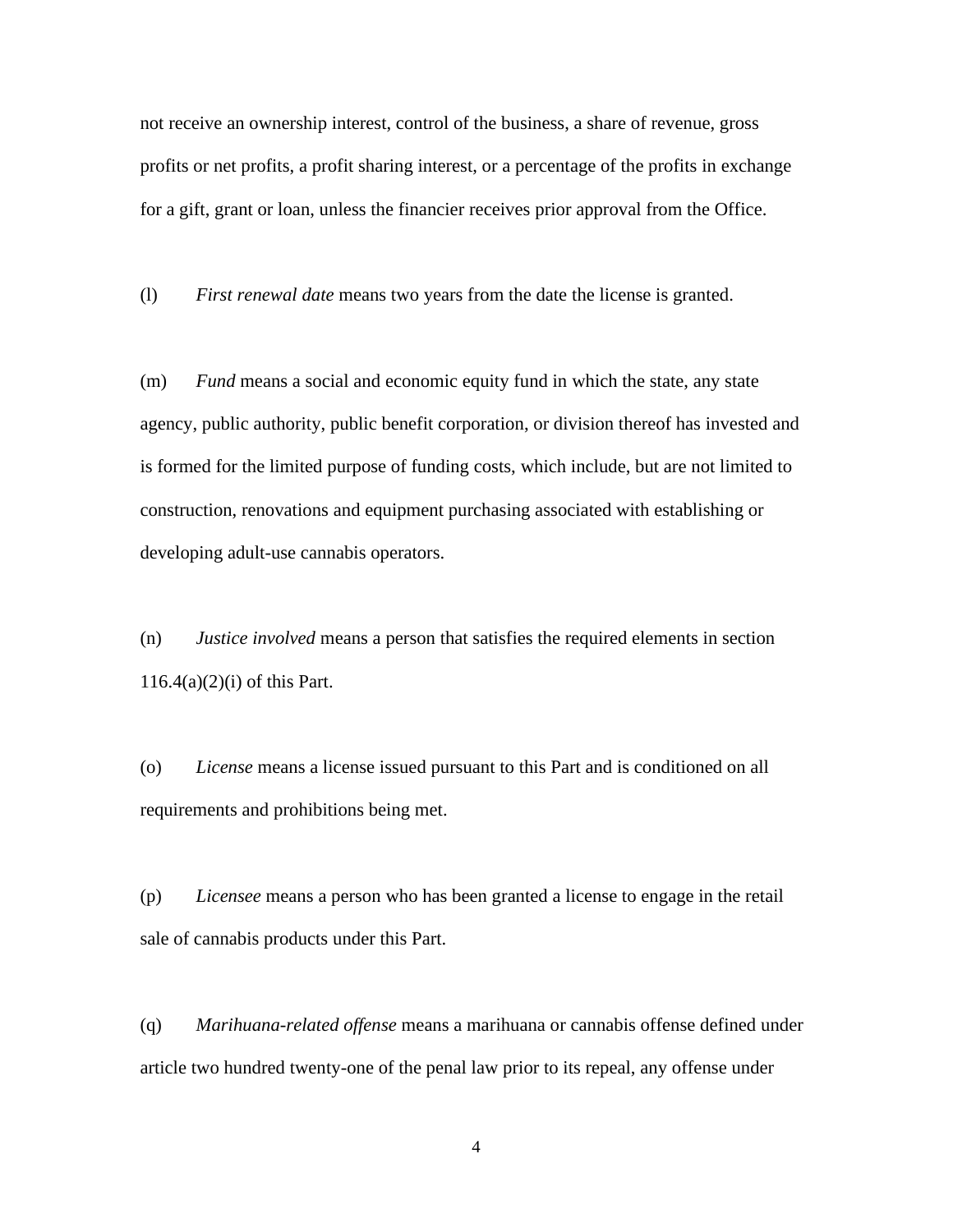article two hundred twenty or section 240.36 of the penal law prior to the effective date of article two hundred twenty-one of the penal law, where the controlled substance involved was marihuana, or any offense that is eligible to be sealed or expunged pursuant to Chapter 131 of the Laws of 2019 or the Act.

(r) *Passive investor* means a person that has an aggregate ownership interest of no more than five percent of the outstanding shares of an applicant or licensee whose shares are publicly traded, and such person does not have control over the applicant or licensee.

(s) *Person* means an individual, institution, corporation, government or governmental subdivision or agency, business trust, estate, trust, partnership or association, or any other legal entity.

(t) *Primary Residence* means a dwelling where a person usually stays or stays more often than other locations with an intention to remain. The Office shall be authorized to select one or more, without limitation, of the following to verify an individual's primary residence:

(1) state or federal tax filing or return with proof of filing, including e-filing acknowledgements;

(2) a signed lease agreement, a property deed, a mortgage payment, or property tax statement that includes the individual's name;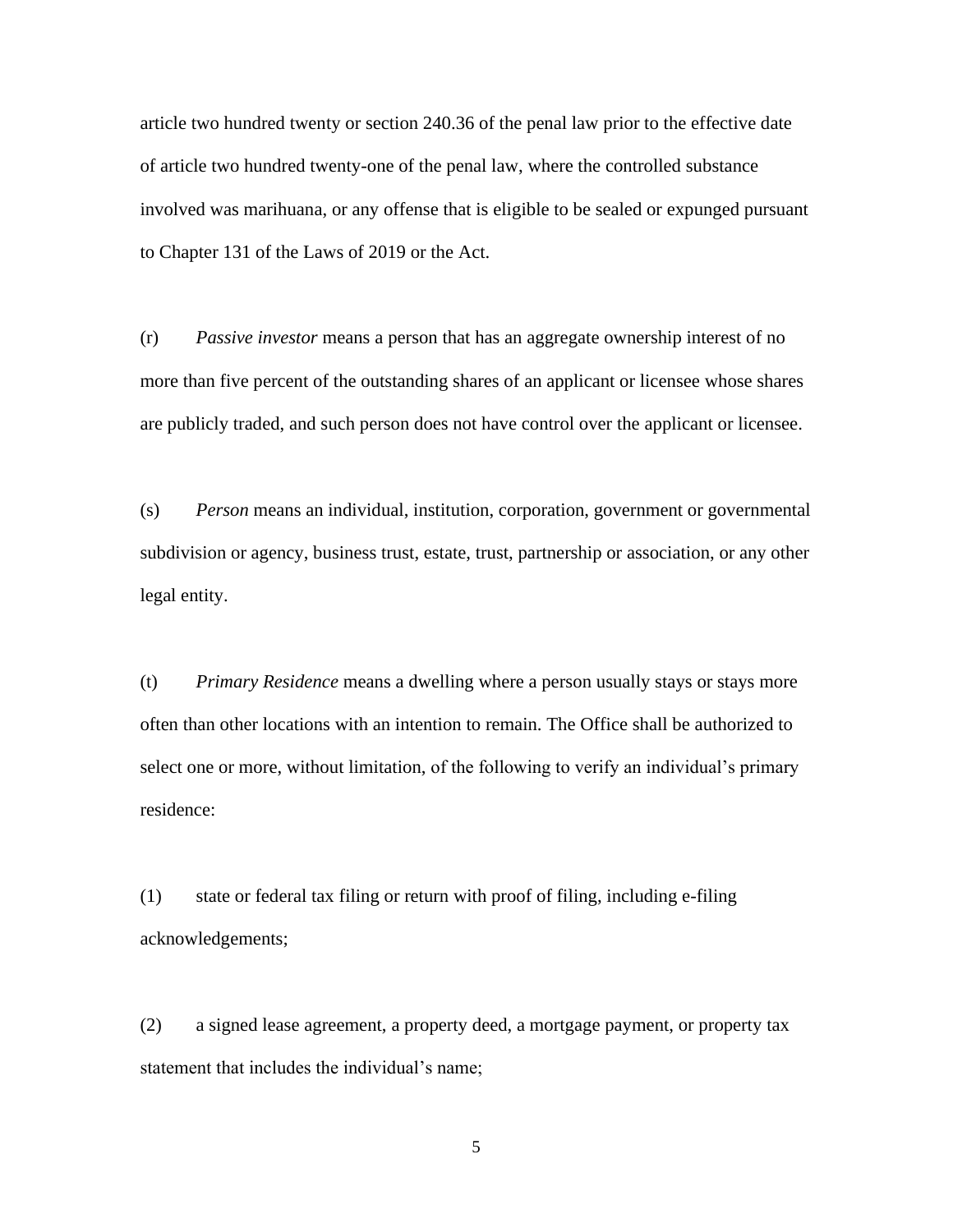(3) a letter addressed to the applicant from:

(i) the public housing authority in New York State or New York City;

(ii) a homeless shelter indicating the applicant currently resides at the homeless shelter;

(iii) a nonprofit organization or religious institution that provides services to homeless individuals, indicating the applicant's lack of permanent housing;

(iv) a domestic violence residential care program or organization that serves domestic violence survivors; or

(v) a charitable organization registered with the New York State Attorney General that provided services to the applicant and for which eligibility was established prior to the nineteenth of April, two-thousand twenty-one, attesting to residence.

(4) a voter registration card;

(5) jury summons, court order, or other document from a court within New York State;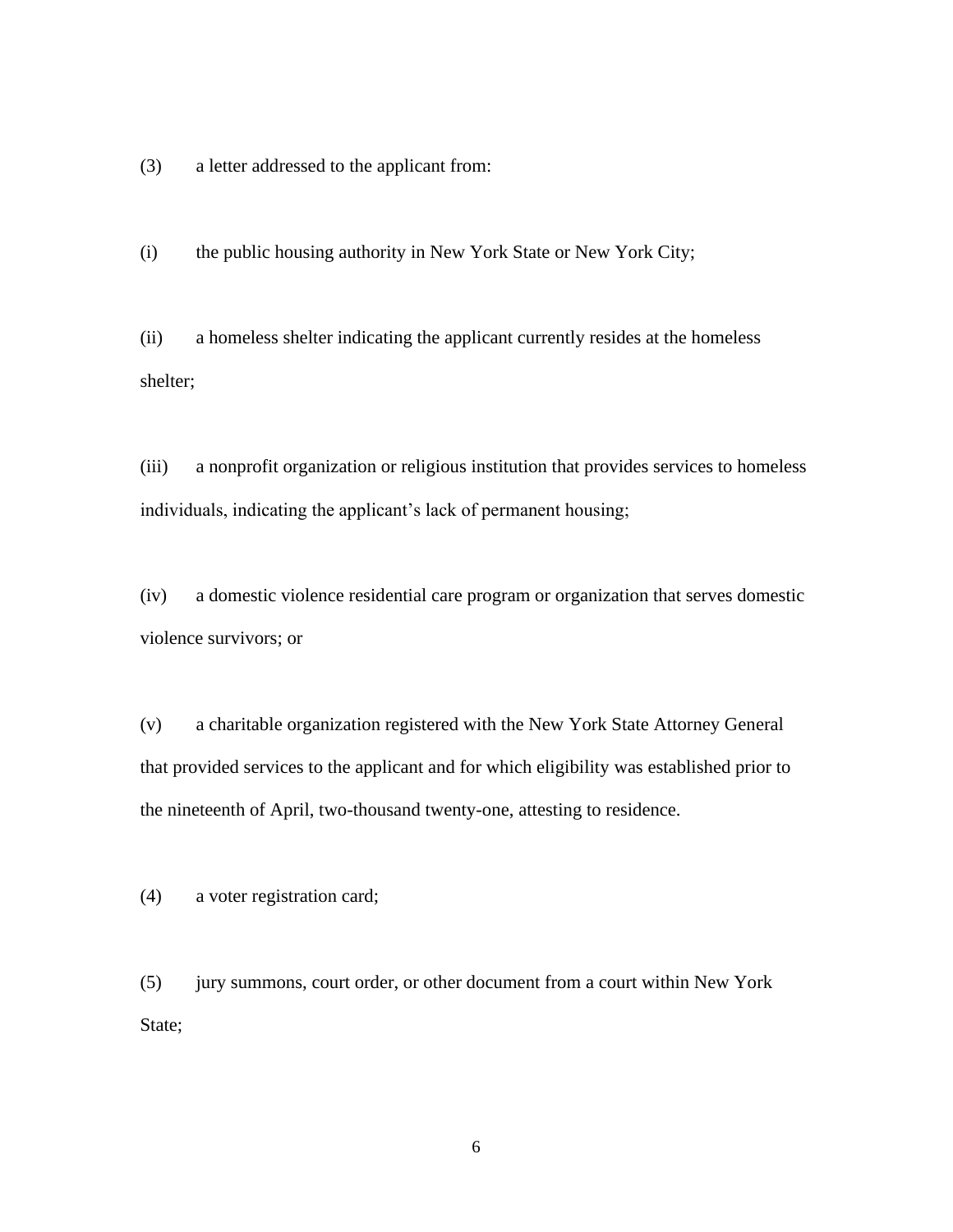- (6) a government issued identification;
- (7) a paycheck stub;
- (8) a utility bill;
- (9) a health institution or insurance company statement, bill or record;
- (10) a bank or credit card statement;
- (11) a document addressed to the applicant by a local government in New York State; or
- (12) any other proof of residency as determined by the Office.
- (u) *Qualifying business* means a business is defined in section 116.4(a)(2)(iii) of this Part.

(v) *Regional Geographic Zones* means the zones established by the Office which represent the geographic area where conditional adult-use retail dispensaries will be located.

(w) *True Party of Interest*: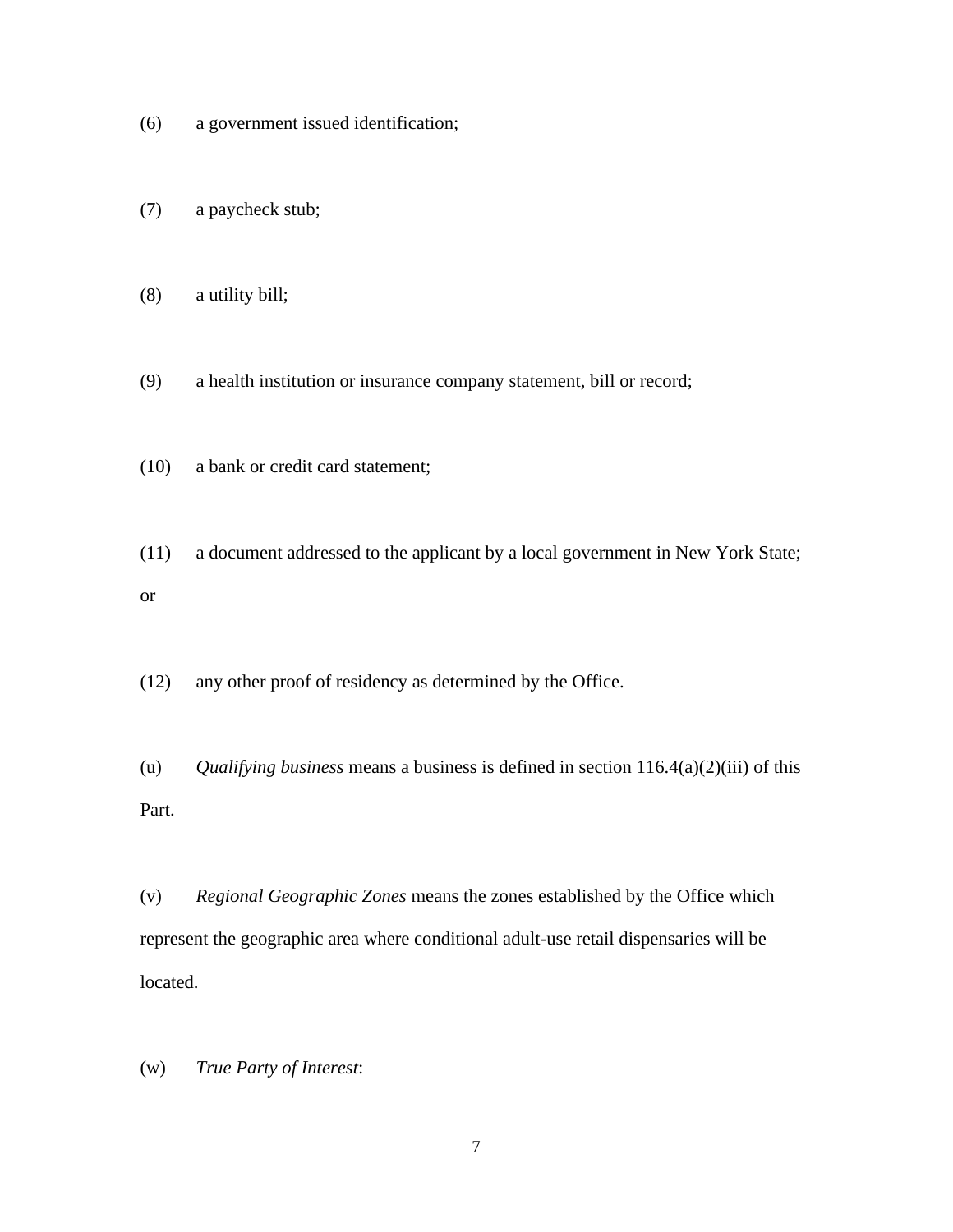(1) includes, but is not limited to the following:

(i) applicant or licensee's sole proprietor, partner (whether limited or general), member, manager, president, vice president, secretary, treasurer, officer, board member, trustee, director, or a person with equivalent title to each of the foregoing;

(ii) stockholder of applicant or licensee, other than a passive investor;

(iii) each person that makes up the ownership structure of each level of ownership for an applicant or licensee that has a multilevel ownership structure;

(iv) person with a right to receive some or all of the revenue, gross profit, or net profit from the licensed business during any full or partial calendar or fiscal year;

(v) person with a financial interest in the applicant or licensee;

(vi) person that has authority to or exercises control over the applicant or licensee;

(vii) person that has membership rights in the applicant or licensee in accordance with the provisions of any articles of incorporation, bylaws, limited liability corporation agreements, partnership agreements or operating agreement;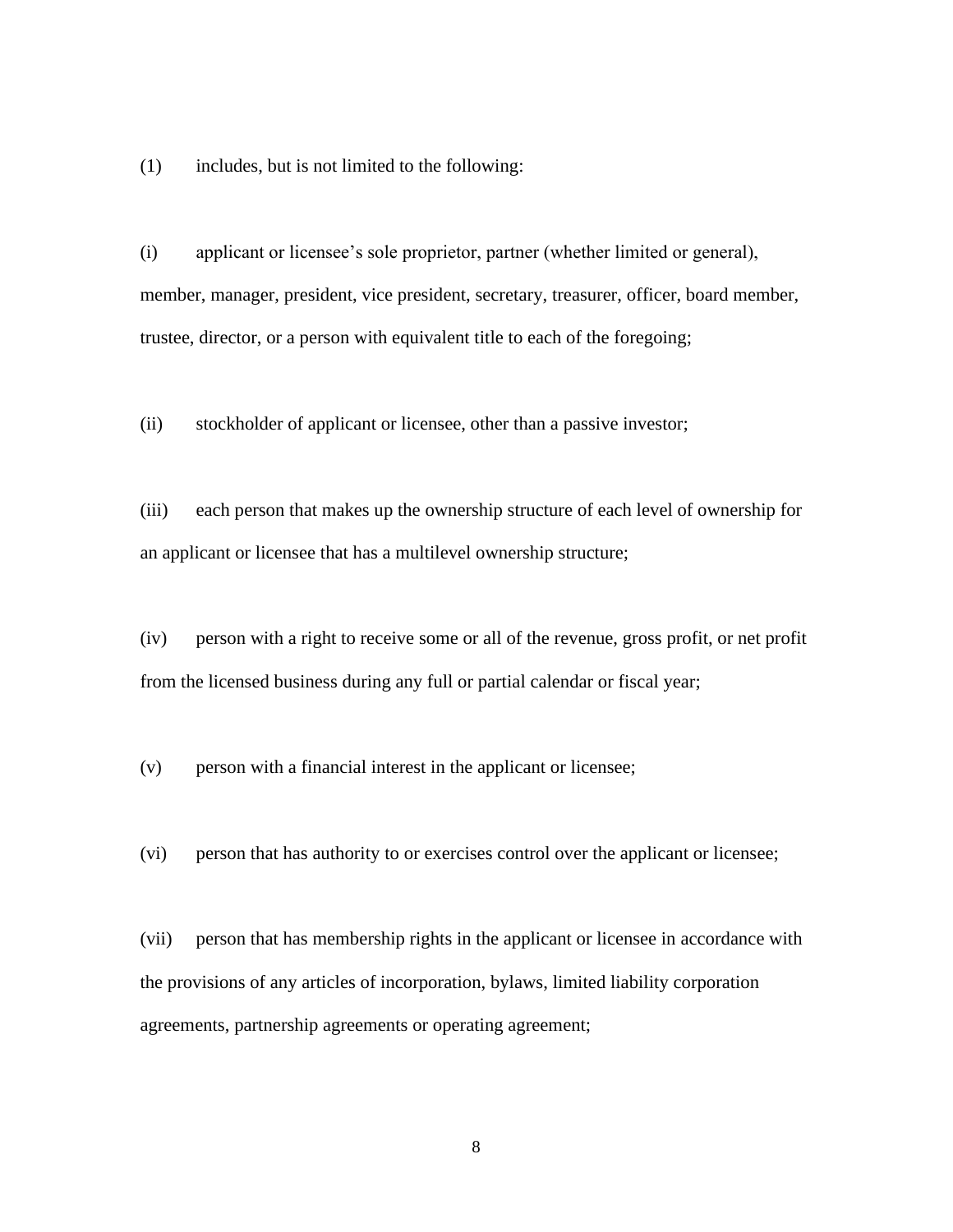(viii) person that assumes responsibility for the debts of the applicant or licensee; or

(ix) spouse of any individual in subparagraphs  $116.1(w)(1)(i)$  through  $116.1(w)(1)$ (iii) herein.

(2) does not include a person that, without limitation:

(i) receives payment for rent on a fixed basis under a lease or rental agreement relating to applicant or licensee. Notwithstanding, if there is a common ownership interest between applicant or licensee, and the entity that owns the real property, the Office may investigate all funds associated with the landlord to determine if the landlord is a financier. The Office may also investigate a landlord in situations where a rental payment has been waived or deferred;

(ii) receives a bonus or commission from the applicant or licensee based on the individual's sales, so long as the commission does not exceed ten percent of the sales of the applicant or licensee in any given bonus or commission period, unless otherwise determined by the Office. Commission-based compensation agreements must be in writing;

(iii) contracts with the applicant or licensee to receive a commission for the sale of the business or real property;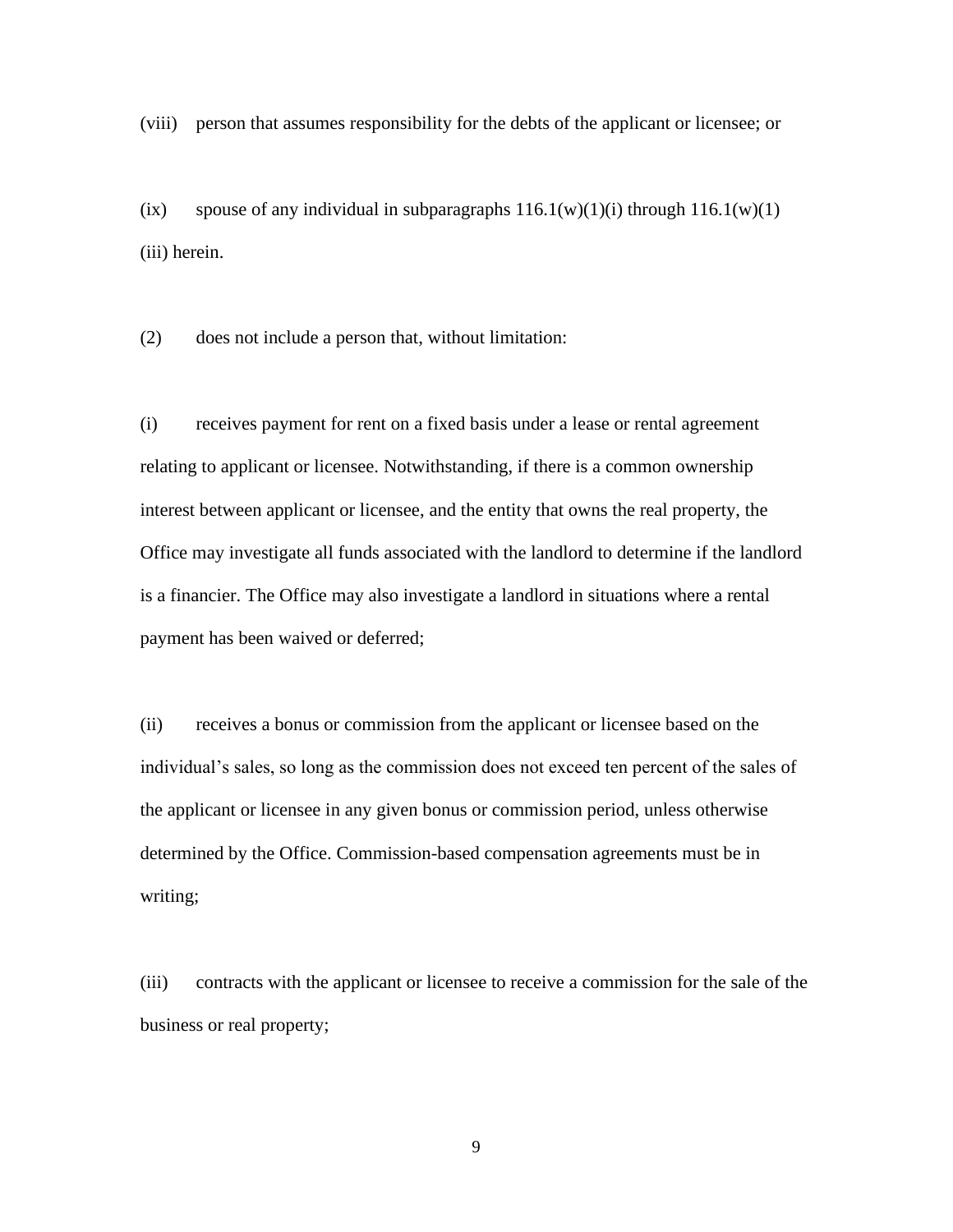(iv) consults receiving a flat or hourly rate of compensation from the applicant or licensee under a contractual agreement;

(v) has an option to purchase the applicant or licensee, in the event the applicant or licensee is not an individual, or conditional adult-use retail dispensary, so long as no money has been paid under an option contract or agreement for such purchase or sale;

(vi) has a contract or agreement for services with an applicant or licensee, such as a branding or staffing company, as long as the applicant or licensee retains the right to and controls the business;

(vii) is a financial institution; or

(viii) is a passive investor.

#### <span id="page-9-0"></span>**§ 116.2 Application for Conditional Adult-Use Retail Dispensary License.**

(a) Information Required to be Disclosed on Application. The application for a conditional adult-use retail dispensary license shall include the following:

(1) the legal name of the applicant;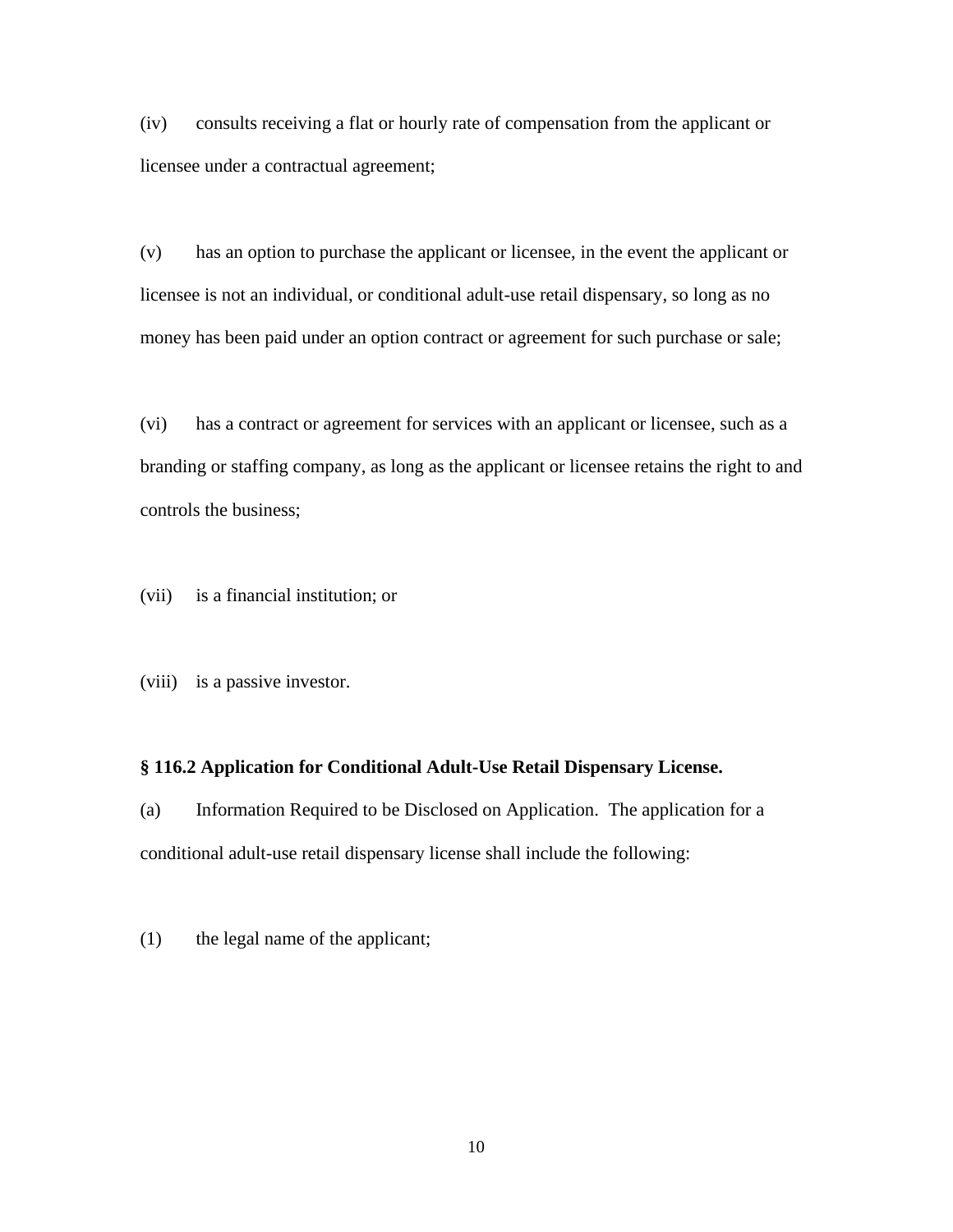(2) the name under which the conditional adult-use retail dispensary will operate or make sales if different than the legal name of the applicant, including, but not limited to, the assumed name, where applicable;

(3) the name, address, federal employment identification number, and date of birth, where applicable, of the applicant and each true party of interest of applicant;

(4) a copy of a valid photo identification containing the individual's date of birth issued by a local, state or federal government for the applicant and each true party of interest of applicant, each of which shall be at least 21 years of age;

(5) a personal history disclosure for applicant and each true party of interest of applicant;

(6) submission of fingerprints for applicant and each true party of interest set forth in sections  $116.1(w)(i)$  - (iii), on a form and in such manner as specified by the Office for purpose of obtaining a criminal history report from division of criminal justice services;

(7) the ownership structure of the applicant;

(8) the percentage of ownership interest held by each true party of interest in the applicant, and a description of any other interest held in the applicant;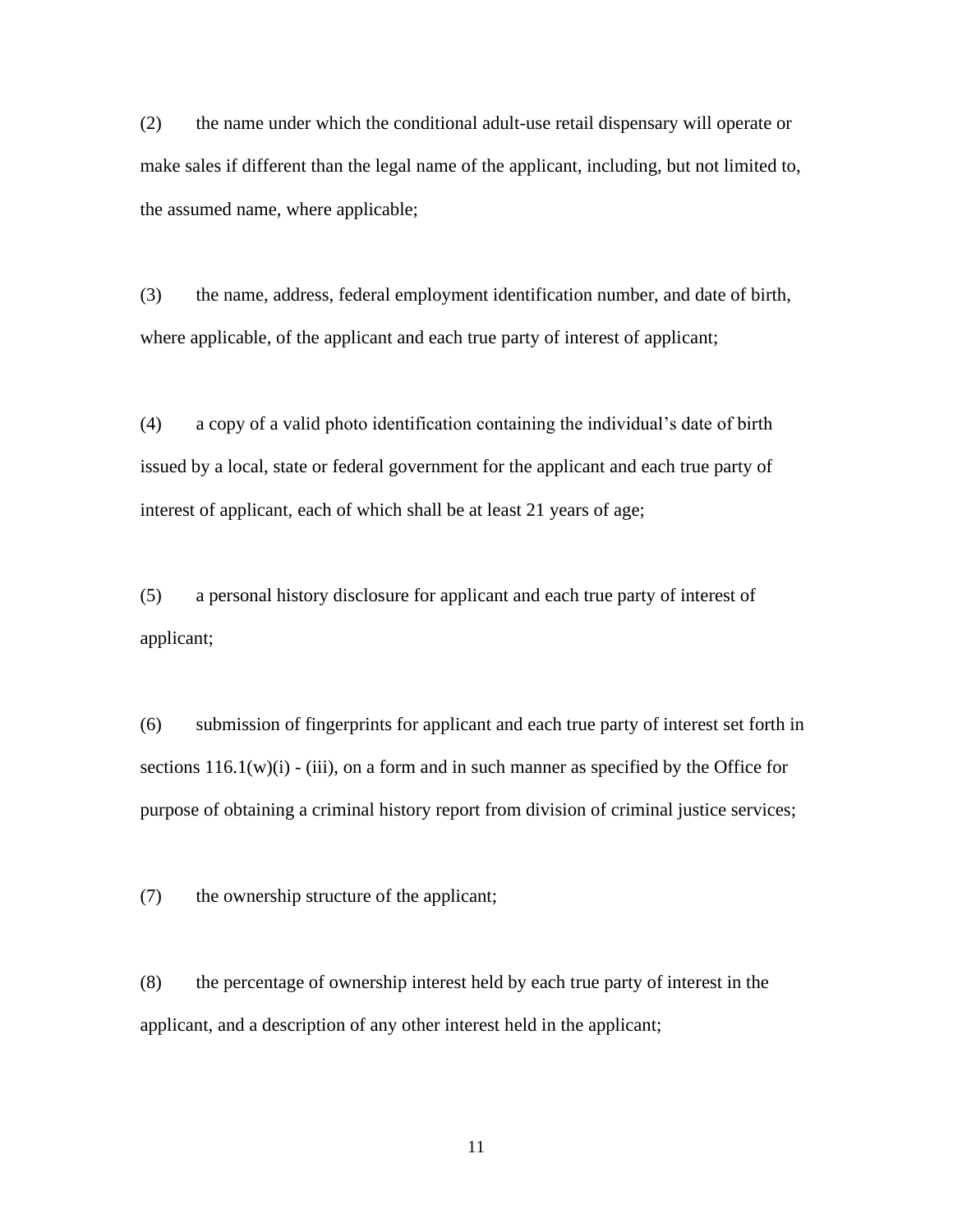(9) a list of all parent companies, subsidiaries, affiliates, predecessors, and successors of the applicant, including but not limited to, all individuals of each entity at each level of ownership for the applicant that has a multilevel ownership structure;

(10) the name of every financial institution at which the applicant and each true party of interest of applicant that has or has had a personal and business account that is or was used to financially support the business in the past 3 years;

(11) a current organizational chart of the applicant that includes position descriptions and the names and resumes of persons holding each position identified on the organizational chart, to the extent those positions have been filled; to the extent not revealed by the resume, include additional information with each resume setting out the employee's particular skills, education, experience or significant accomplishments that are relevant to owning or operating a conditional adult-use retail dispensary. The organization chart should identify all officers with the authority to control and all business entities that through direct or indirect means, will manage, own or control the interests and assets of the license holder. If the business entities have boards, include all board members on this chart. If the business entity has a parent company, include the name of each parent company's principal officer(s) and the percentage ownership interest;

(12) organizational documents such as the certificates of incorporation, certificates of limited partnerships, articles of organizations, charter, by-laws, partnership agreement,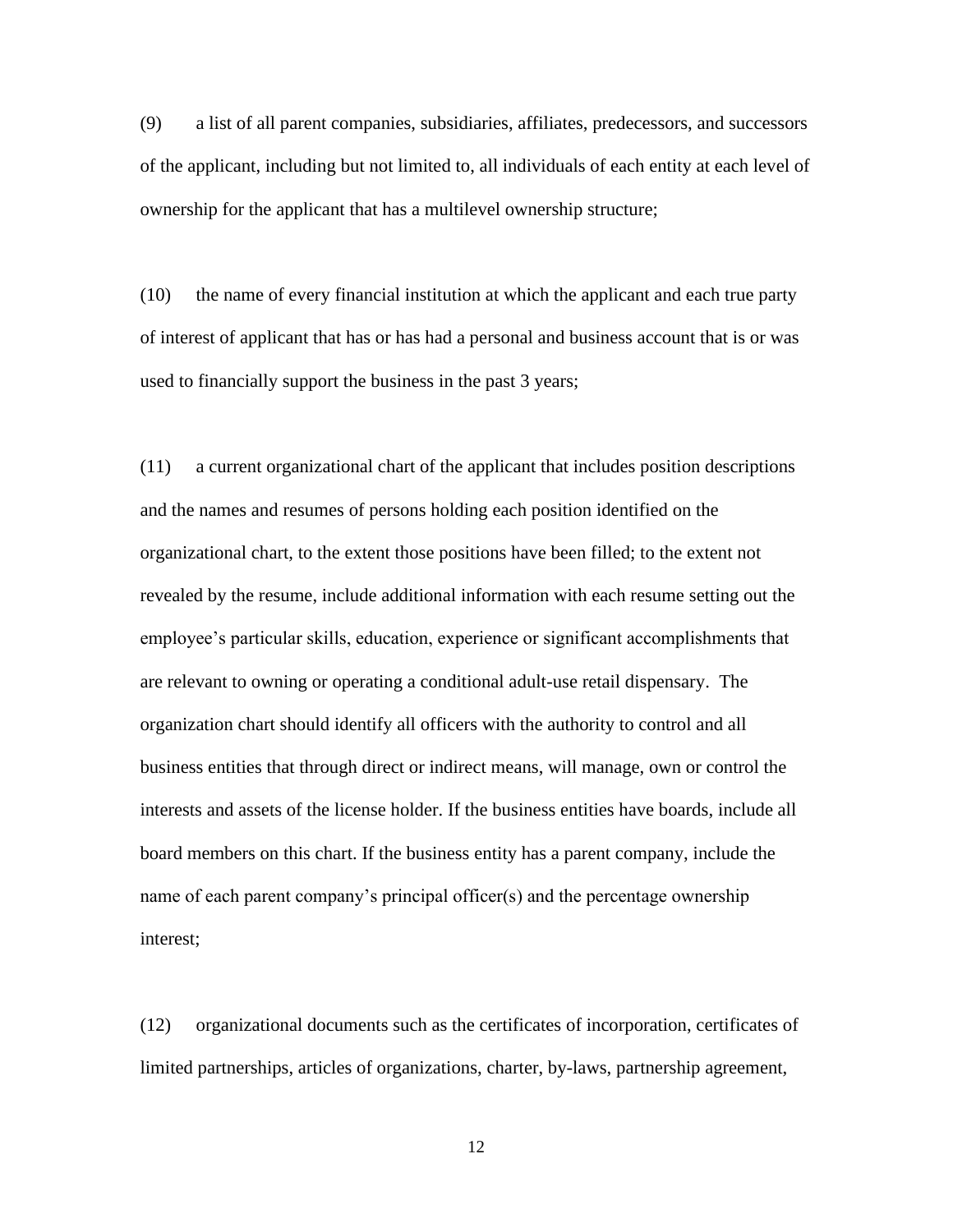agreements between any two or more persons of the applicant that relate in any manner to the assets, property or profit of the applicant, or any other comparable documents that set forth the legal structure of the applicant or relate to the organization, management or control of the applicant;

(13) if an applicant is not an individual, a description, beginning with the formation of the applicant, of any and all ownership changes between the formation of the applicant and the date the application is submitted, including, but not limited to, events such as asset sales and purchases, stock sales and purchases, mergers, business combinations, or consolidations involving the applicant, including all former names of the applicant;

(14) a copy of all compensation agreements between or among applicant and each true party of interest, or group of true parties of interest, whether direct or indirect, and to the extent such agreement is oral, a written description of the terms of such agreement with true parties of interest of the applicant;

(15) any proposed or executed contract, term sheet, agreement, or side letter between the applicant, true parties of interest of the applicant, or financier, and another party that relates to the ownership and control structure, assets, liabilities, real or intellectual property, revenue, funding or capitalization, royalties, or profit, or future profit, of the applicant or proposed licensee or comparable documents;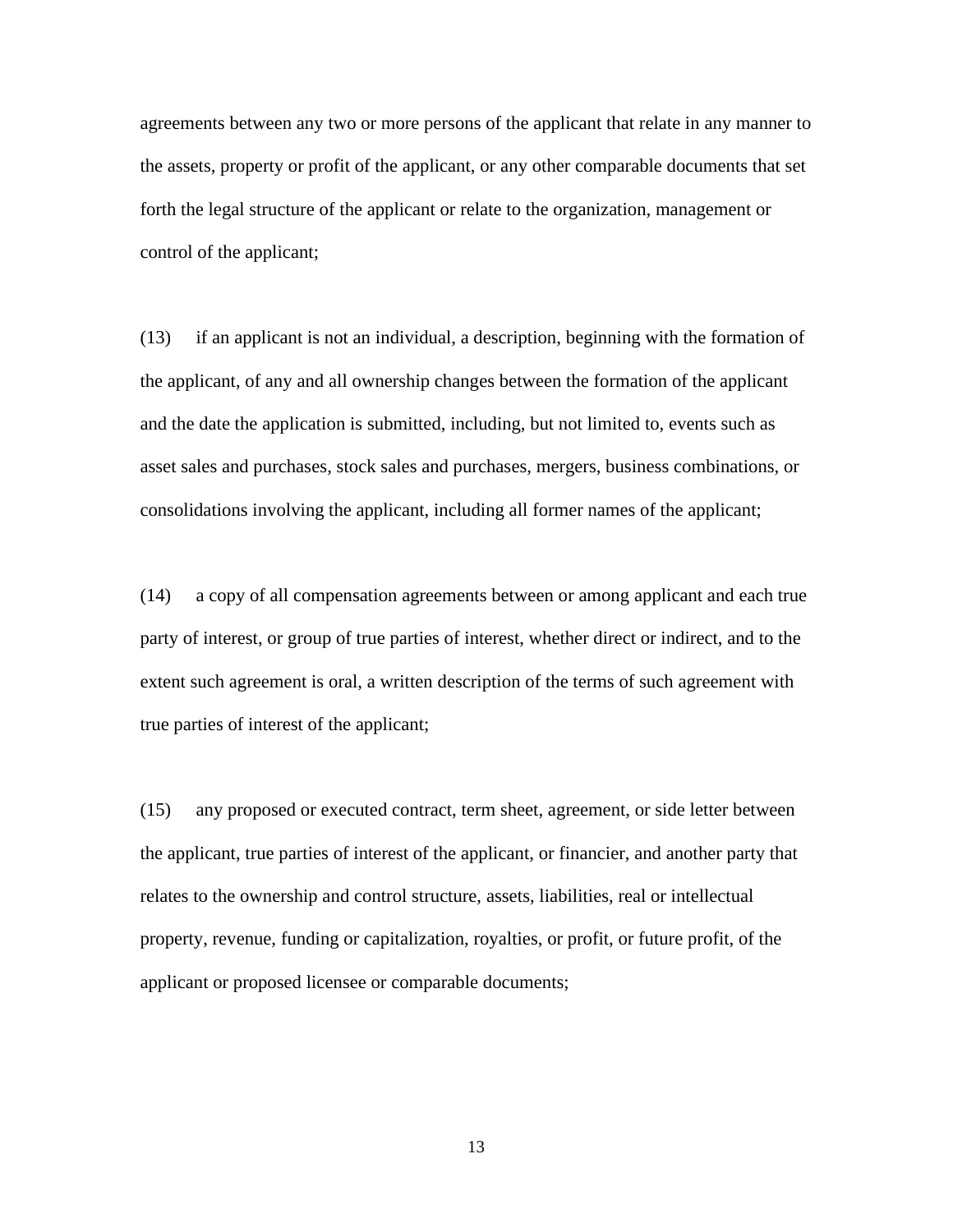(16) the nature, type, terms, covenants and priorities of all outstanding bonds, loans, mortgages, trust deeds, pledges, lines of credit, notes, debentures or other forms of indebtedness issued or executed, or to be issued or executed, in connection with opening or operating the proposed conditional adult-use retail dispensary;

(17) audited financial statements of the applicant for the fiscal year ending one year prior to the date the application is submitted, which shall include, but is not limited to, an income statement, balance sheet, statement of retained earnings or owners' equity, statement of cash flows, and all notes to these statements and related financial schedules, prepared in accordance with generally accepted accounting principles, along with the accompanying independent auditor's report. If the applicant was formed within the year preceding the application for license, provide certified financial statements for the period of time the applicant has been in existence and any pro forma financials used for business planning purposes;

(18) all sources of funding used to acquire, start, or develop the business for which the license is sought, and documentation concerning the source of the funds and copies of closing documents in connection with such acquisition or development;

(19) details of any state or federal, administrative or judicial proceeding in which the applicant or any of the true parties of interest of applicant: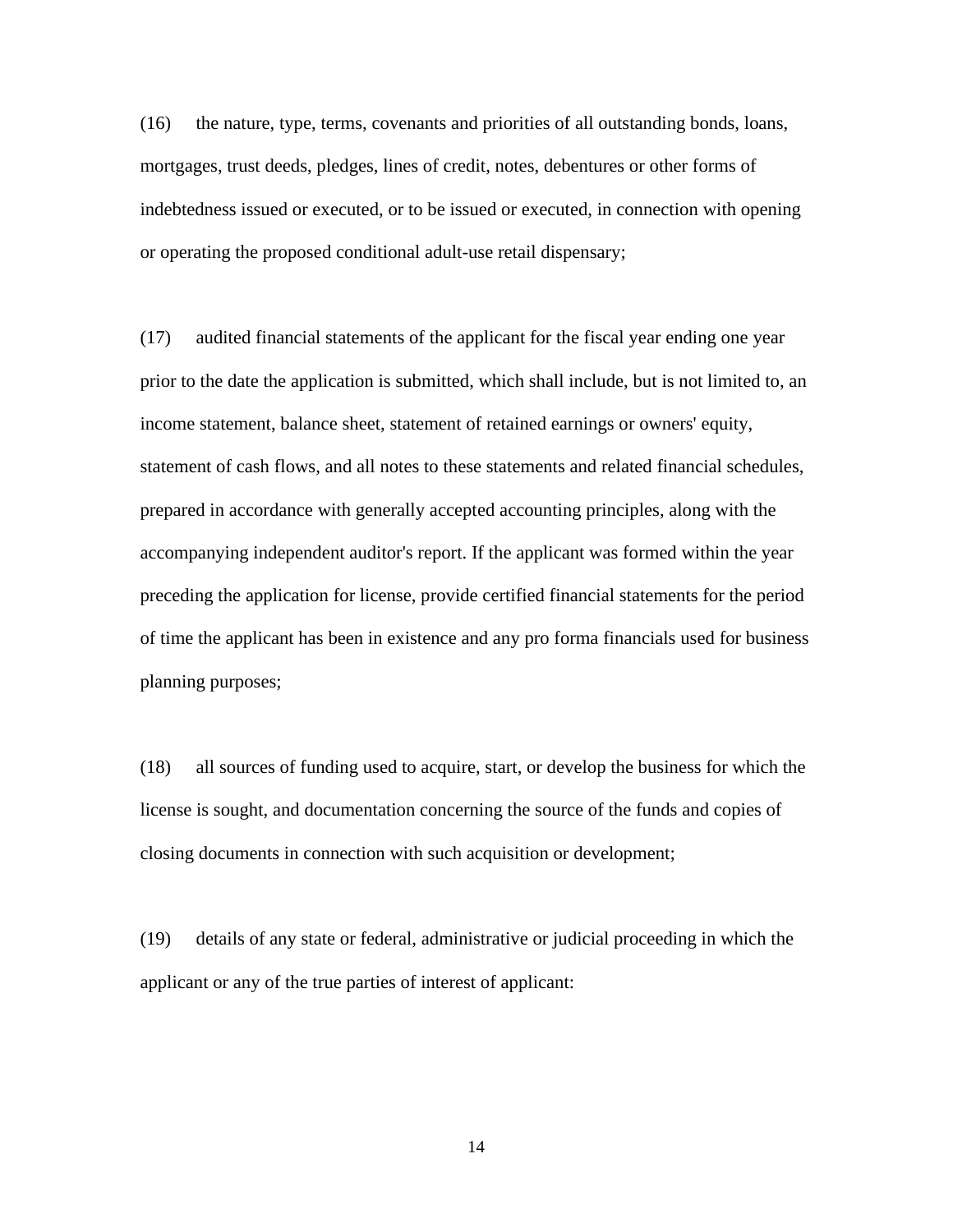(i) pled guilty, pled no contest, conditionally or otherwise, or were, convicted, fined, or the equivalent, or had a registration or license cancelled, suspended or revoked; or

(ii) managed or served on the board of a business or nonprofit organization that pled guilty or was convicted, fined, or had a registration or license cancelled, suspended or revoked.

(20) information relating to a business continuity plan;

(21) a certificate of status or good standing from the governing state agency of the state of formation, certificate of assumed name, a certificate of authority to do business in New York from the New York Department of State if the applicant is a foreign business, where applicable;

(22) if applicant or any true parties of interest of applicant are currently or have previously been licensed or authorized in another state or jurisdiction to cultivate, process, manufacture, distribute or sell cannabis products in any form, the following:

(i) a copy of each license or authorizing document verifying licensure in that state or jurisdiction;

(ii) a statement granting permission to contact the regulatory agency that granted the license to confirm the information contained in the application is true and accurate; and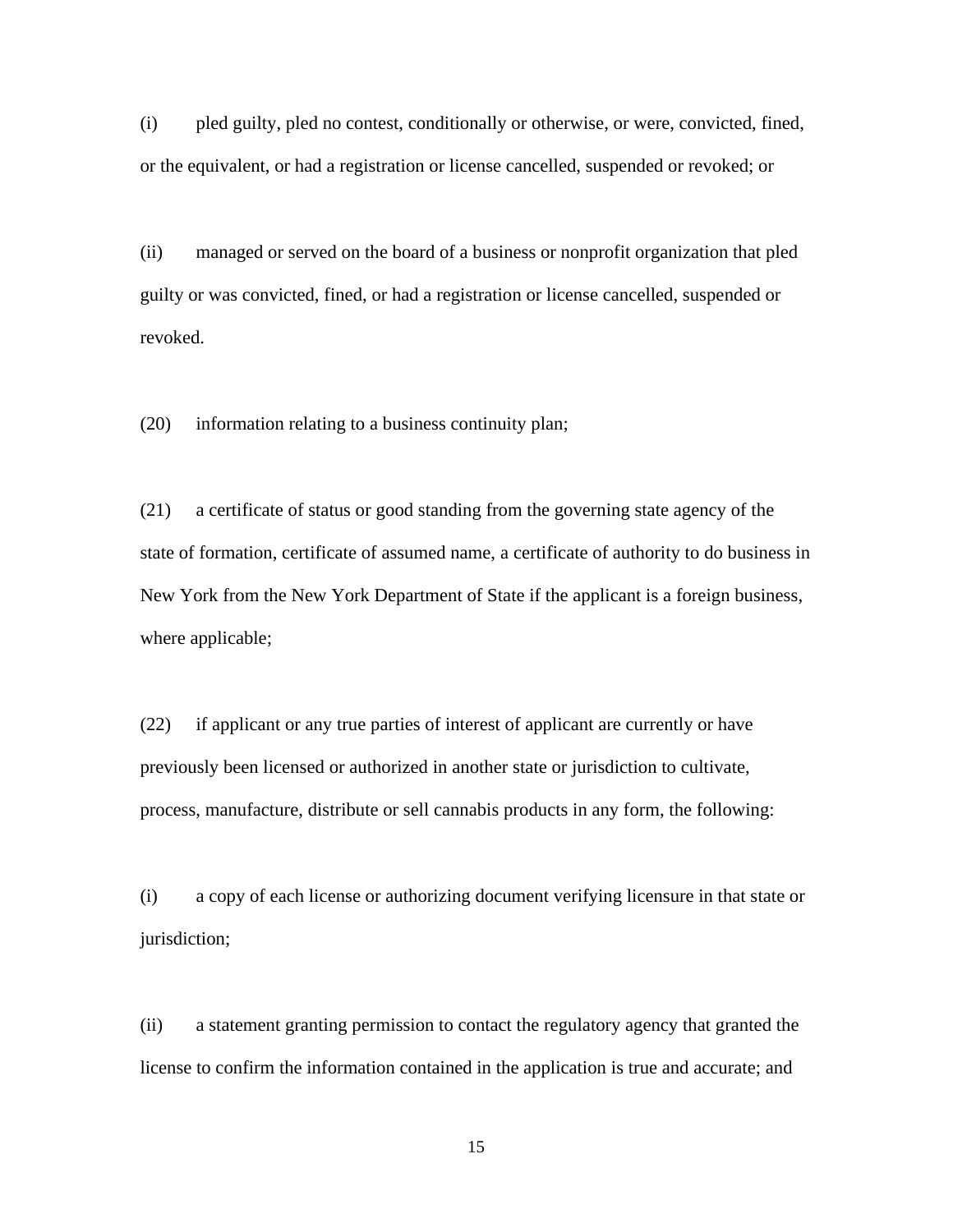(iii) if the license, authorization, or application was ever cancelled, denied, suspended, revoked or otherwise sanctioned, a copy of documentation so indicating, or a statement that the applicant or true party of interest of applicant was so licensed and was never sanctioned;

(23) any management agreement, contract, arrangement, or other type of formal understanding between a contractor and an applicant where the contractor will or does provide administrative, operational, financial, advisory, and/or management services to an applicant in exchange for remuneration and a list of all the parties that are contained in those agreements;

(24) a list of each vendor with which the applicant has entered into a contract, term sheet, agreement, or side letter;

(25) whether the applicant or any true party of interest of applicant:

(i) has ever filed a voluntary petition or had an involuntary petition filed against it for relief under the United States Bankruptcy Code;

(ii) is out of compliance with general obligations law section  $3-503(2)$ ;

(iii) has been disciplined or sanctioned by a state or federal agency; or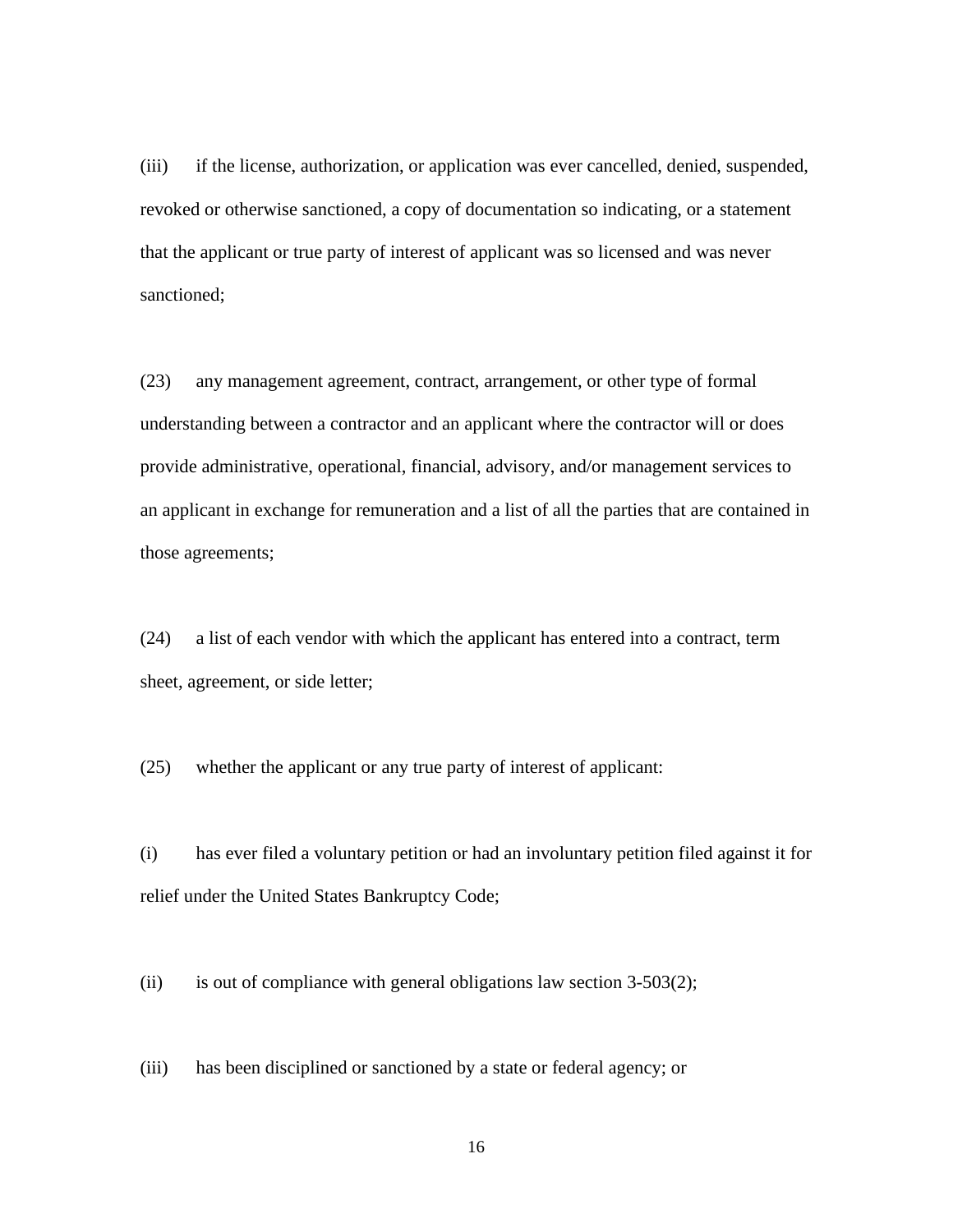(iv) has had any state or federal tax liens against any of their property;

(26) a list of each financier of applicant, and copy of all financier agreements, if any;

(27) a copy of each agreement between applicant and any person with a financial interest in the applicant;

(28) a list of any charitable contributions by the applicant in the last five years;

(29) a list of stocks, mutual funds or bonds held by the applicant;

(30) documentation acceptable to the Office that the applicant will be able to obtain insurance sufficient to indemnify and hold harmless the state and its officers and employees;

(31) information regarding any relationship, agreement, or arrangement that may exist between (i) the applicant or true parties of interest and (ii) any official or any other individuals with control over the approval of an application or license, including, but not limited to, employees of the Office and members of the Board;

(32) information evidencing compliance with the provisions set forth in section  $116.4(a)(1)$  of this Part as required by the Office;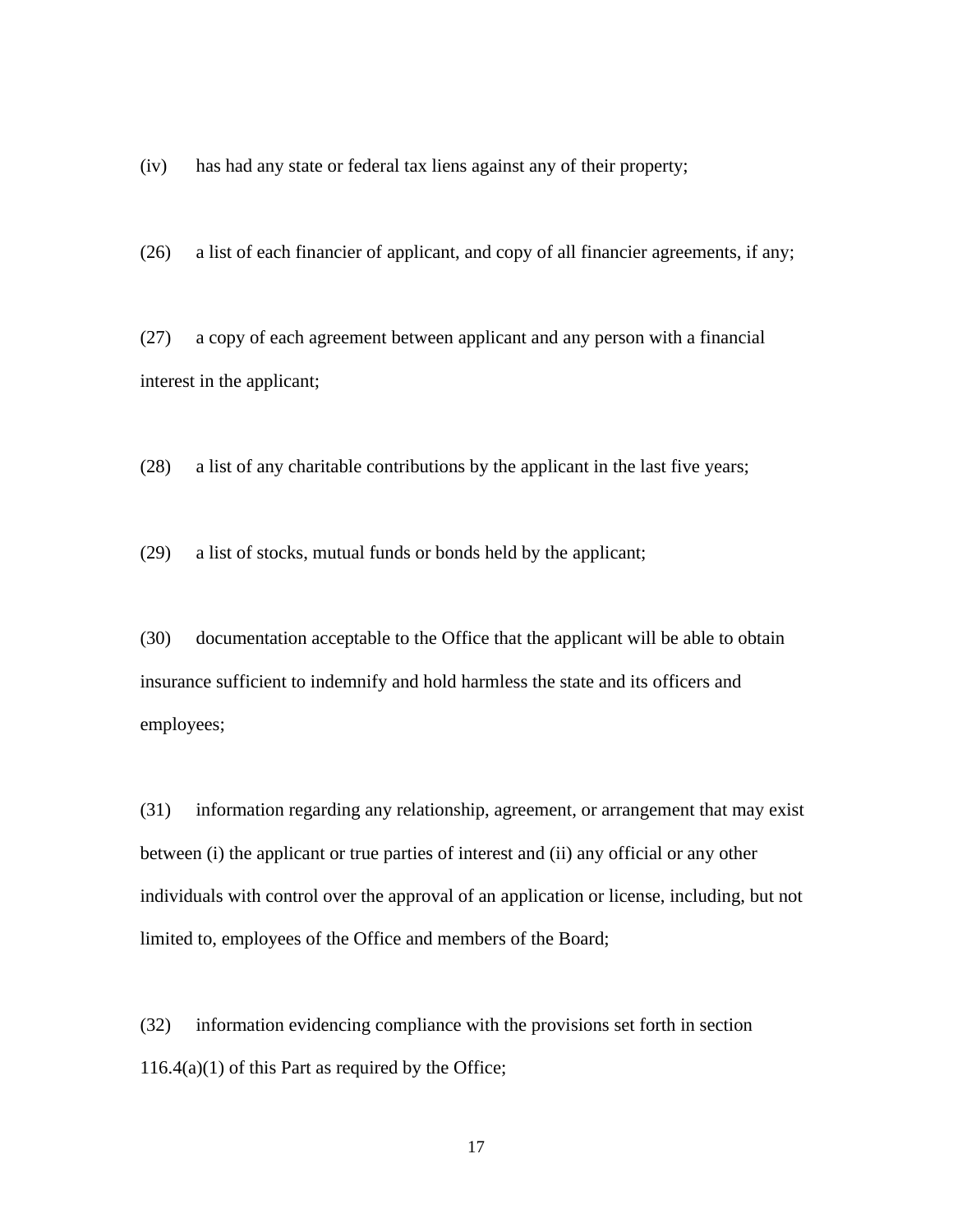(33) information evidencing applicant's eligibility as set forth in sections  $116.4(a)(2)$ or 116.4(a)(3) of this Part as required by the Office;

(34) designation of each portion of the application that applicant considers to be exempt from disclosure under the New York State Freedom of Information Law; and

(35) any additional information requested by the Office.

(b) General.

(1) Notification of the availability of applications, instructions for completion and submission of applications, and application forms will be posted on the Office's website at www.cannabis.ny.gov.

(2) The license application shall be submitted via forms provided by the Office. The forms will include instructions for their completion and submission. The application will reflect the information required of applicants by the Cannabis Law and this Part and will include requests for information in support of the application needed by the Office to make a determination on the application. If all material, documentation, and information required by the application form is not submitted, the applicant shall receive a deficiency notice from the Office. The applicant shall then have 30 calendar days from the date the deficiency notice is sent to resubmit the application in its entirety. Applications that are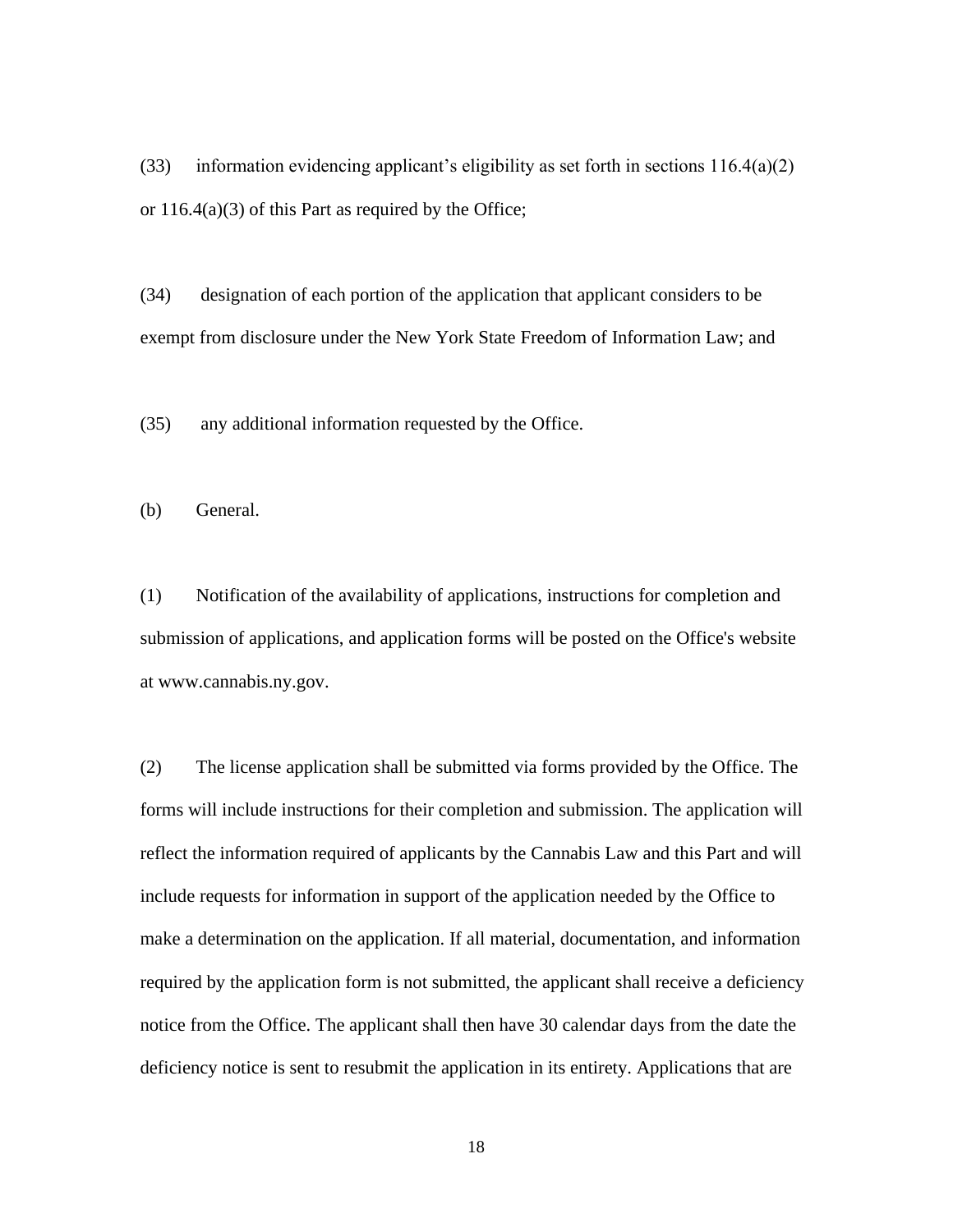still incomplete after this opportunity to cure will not be considered. Upon receipt of an application deemed to be complete, the Office will engage in no further communication with the applicant until after the selection process is completed.

(3) Only applications completed in accordance with this Part as determined by the Office and submitted in a timely manner shall be considered.

(4) Prior to the issuance of a license, an applicant may apply to amend its previously submitted true parties of interest; provided, however, that such amendment shall not violate the requirements as set forth in this Part. Failure to apply to amend may be deemed an inconsistent material statement in the application as to its true parties of interest and such failure may constitute grounds for denial of the application.

(5) There shall be a non-refundable application and license fee of \$2,000 for applications submitted for a license under this Part.

(c) Continuing Duty to Disclose and Approval.

(1) The applicant shall have a continuing duty to disclose material changes in the information provided to the Office required in this Part.

(2) If an applicant is issued a license, this duty of ongoing disclosure shall continue throughout the licensed period and the following shall require prior written approval of the Office, including any changes thereto: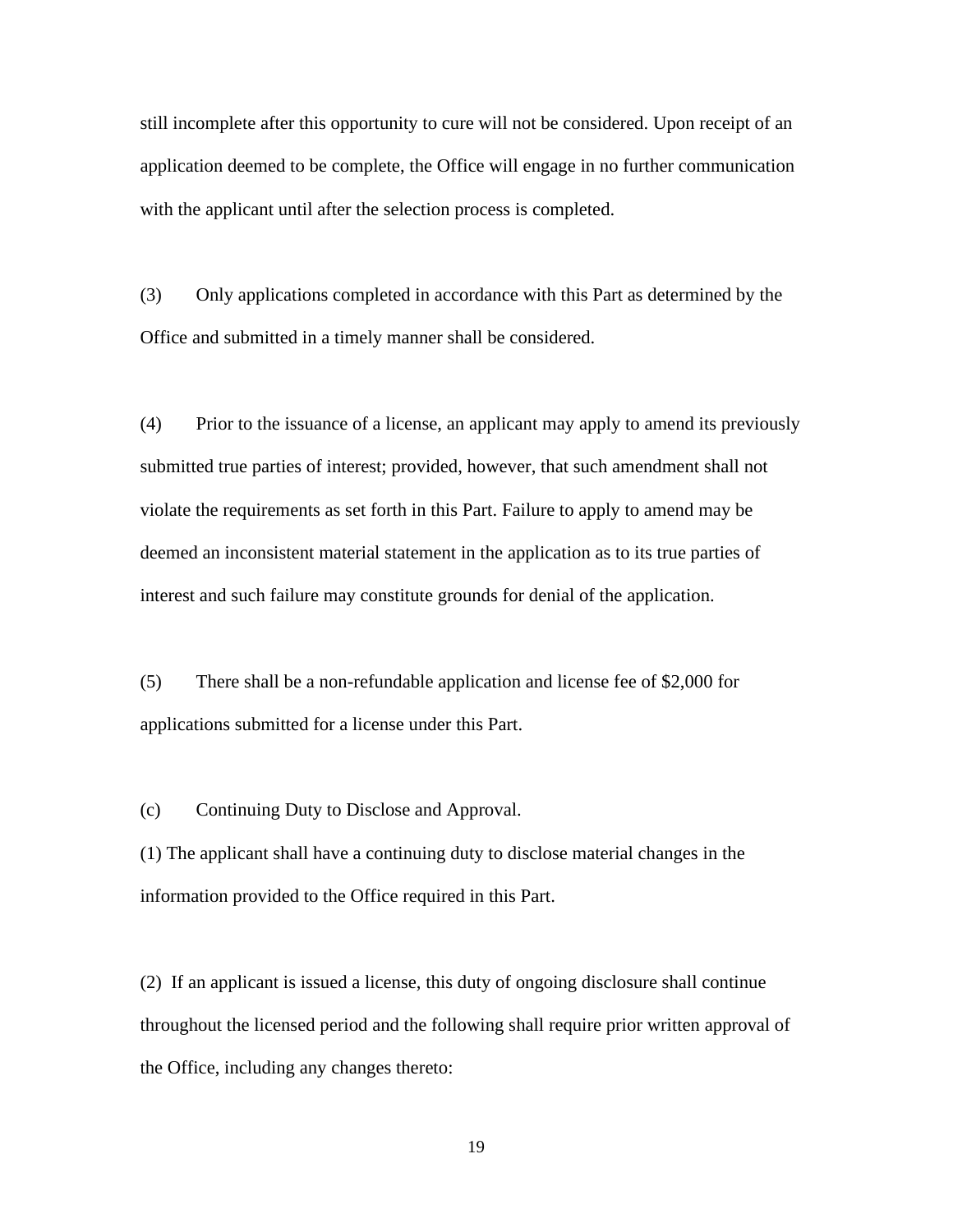(i) ownership and control;

(ii) any financier arrangements;

(iii) any true party of interest;

(iv) location;

(v) management service agreements;

(vi) intellectual property agreements;

(vii) guaranty agreement; and

(viii) any other activity or agreement as determined by the Office.

# <span id="page-19-0"></span>**§ 116.3 Attestations.**

(a) The applicant shall sign the proof of attestation, attesting that the applicant:

(1) has submitted an application that is complete and accurate;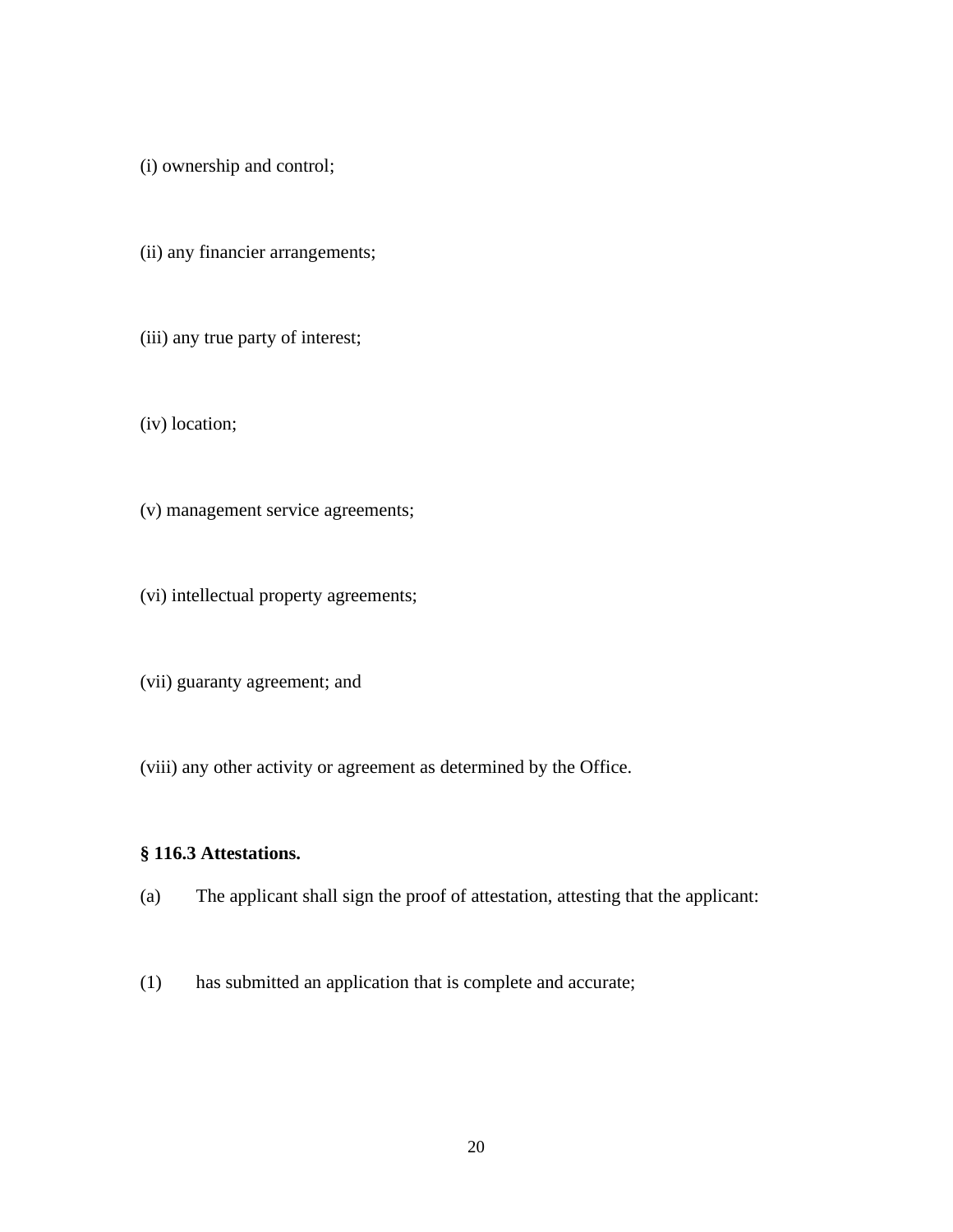(2) submits to jurisdiction of the courts of New York State and the application of all state laws, local laws and regulations of New York State, including, but not limited to, relating to the conditional adult-use retail dispensary;

(3) shall not sell any cannabis product to anyone under 21 years of age;

(4) shall not sell any cannabis product in any disallowed form, as determined by the Office;

(5) shall not give away any cannabis product as set forth in the Act;

(6) shall only acquire cannabis products from entities authorized to distribute cannabis products in New York State;

(7) shall ensure that the eligible applicant, upon being granted a license, shall maintain the minimum ownership and control requirements set forth in section 116.4 of this Part, and that noncompliance shall be deemed a surrender of license as determined by the Office;

(8) shall ensure that its true parties of interest are of good moral character;

(9) shall exercise reasonable care to confirm its information and the ability of each person to meet the requirements as set forth in this Part;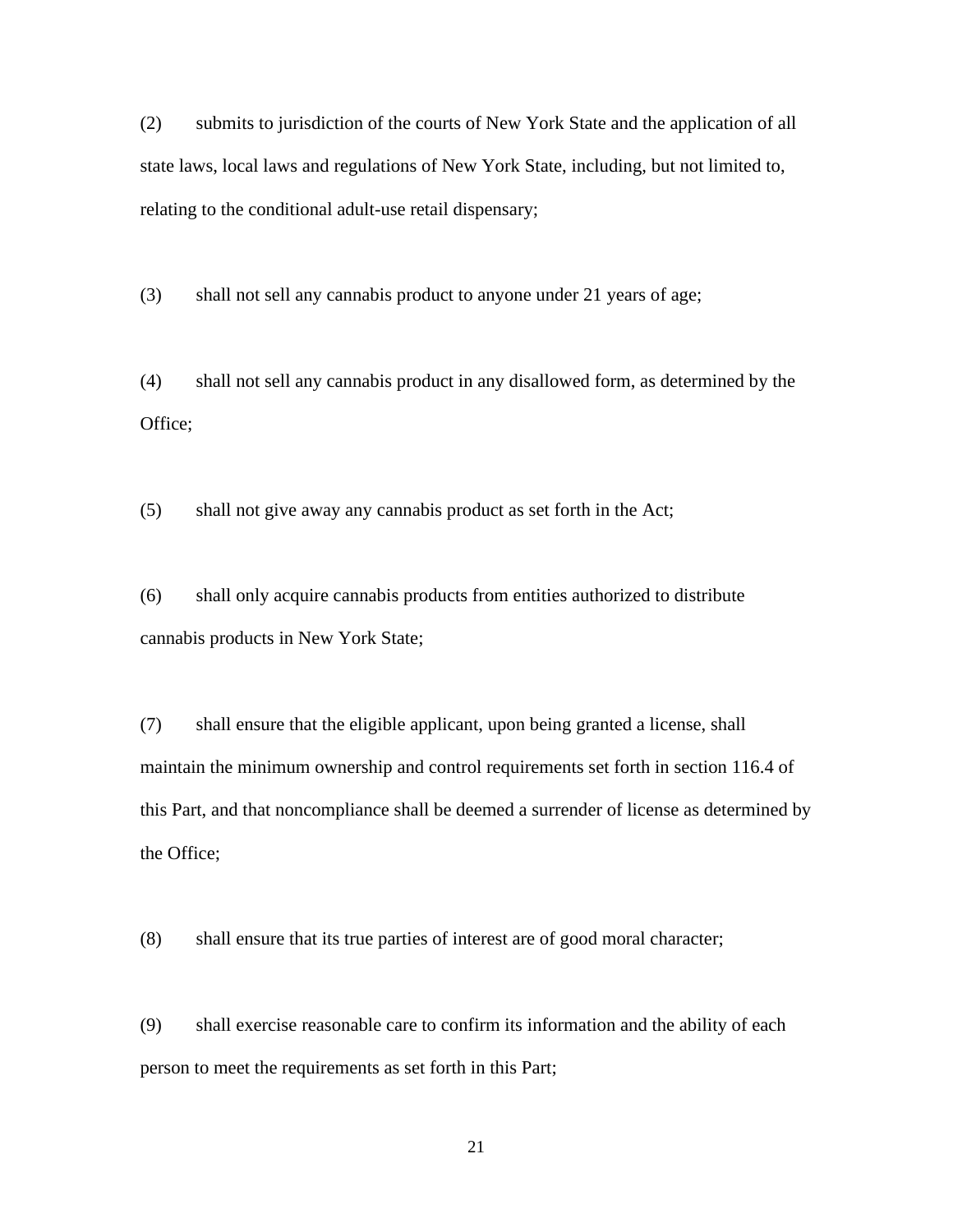(10) shall provide the Office a complete disclosure that includes all true parties of interest and that each individual who is a true party of interest is at least 21 years of age;

(11) shall not attempt to conceal or disguise ownership or other control over its operations in its submissions;

(12) shall register with the New York State Department of Taxation and Finance for a certificate of adult-use cannabis registration and, if applicable, a certificate of authority should the applicant be granted a license;

(13) shall indemnify and hold harmless the State of New York for any and all civil or criminal penalties resulting from receiving a conditional adult-use retail dispensary license;

(14) has entered into a labor peace agreement with a bona fide labor organization actively engaged in representing employees in the cannabis industry and understands that the maintenance of such a labor peace agreement shall be an ongoing material condition of the license;

(15) shall comply with applicable state and local laws, regulations, and guidance; and

(16) shall submit any other information as required by the Office.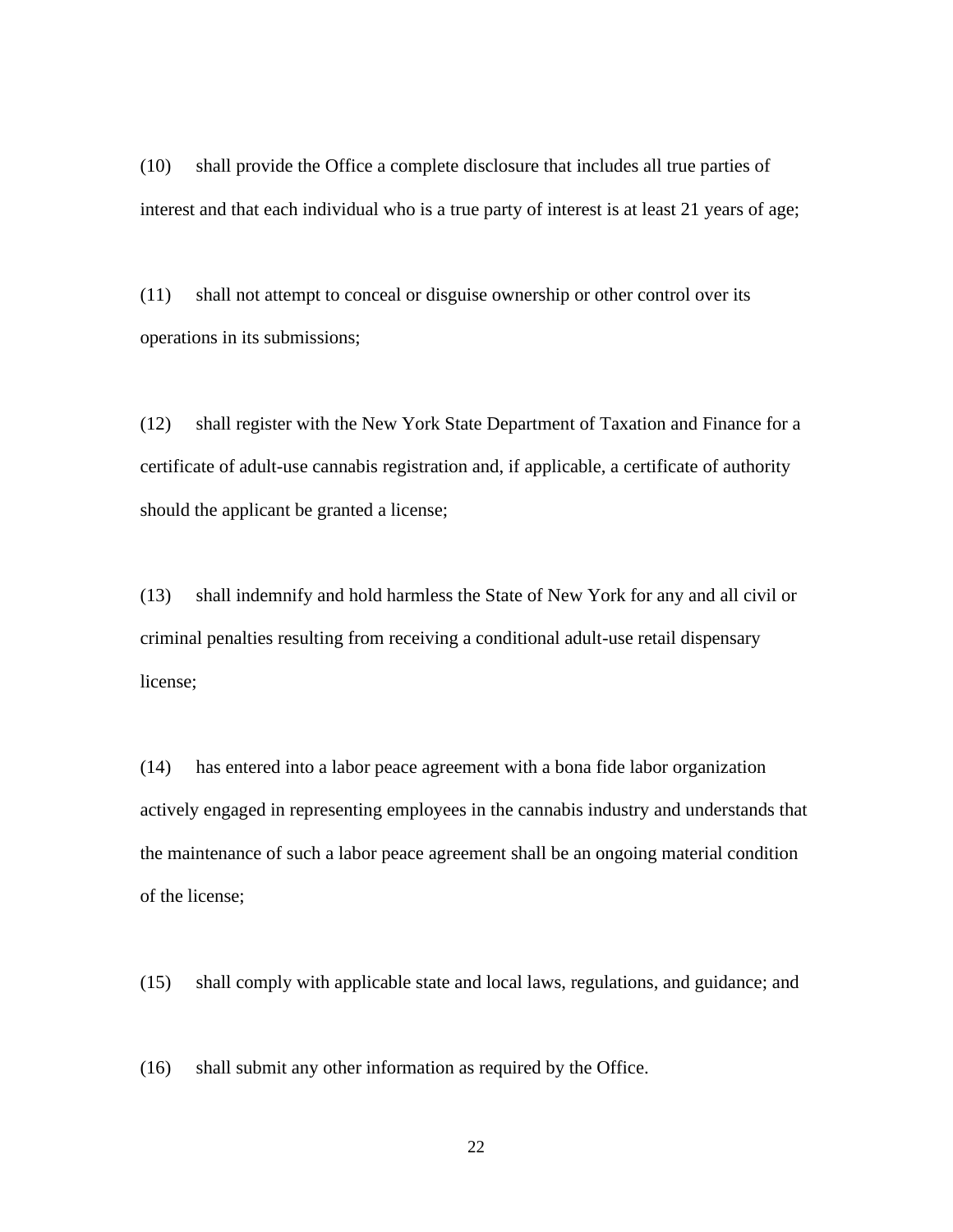#### <span id="page-22-0"></span>**§ 116.4 License Eligibility and Evaluation.**

(a) Eligibility. The following minimum requirements must be met to become an eligible applicant for this license:

(1) an applicant must demonstrate:

(i) a significant presence in New York State, either individually or by having a principal corporate location in the state:

(ii) it is incorporated or otherwise organized under the laws of New York State; or

(iii) a majority of the ownership of the applicant are residents of New York State by being physically present in the state no less than 180 calendar days during the current year or 540 calendar days over the course of three years;

(2) if the applicant is an individual, or an entity with one or more individuals, at least one individual must:

(i) be justice involved, which means an individual that:

*(a)* was convicted of a marihuana-related offense in New York State prior to the thirty-first of March two thousand twenty-one; or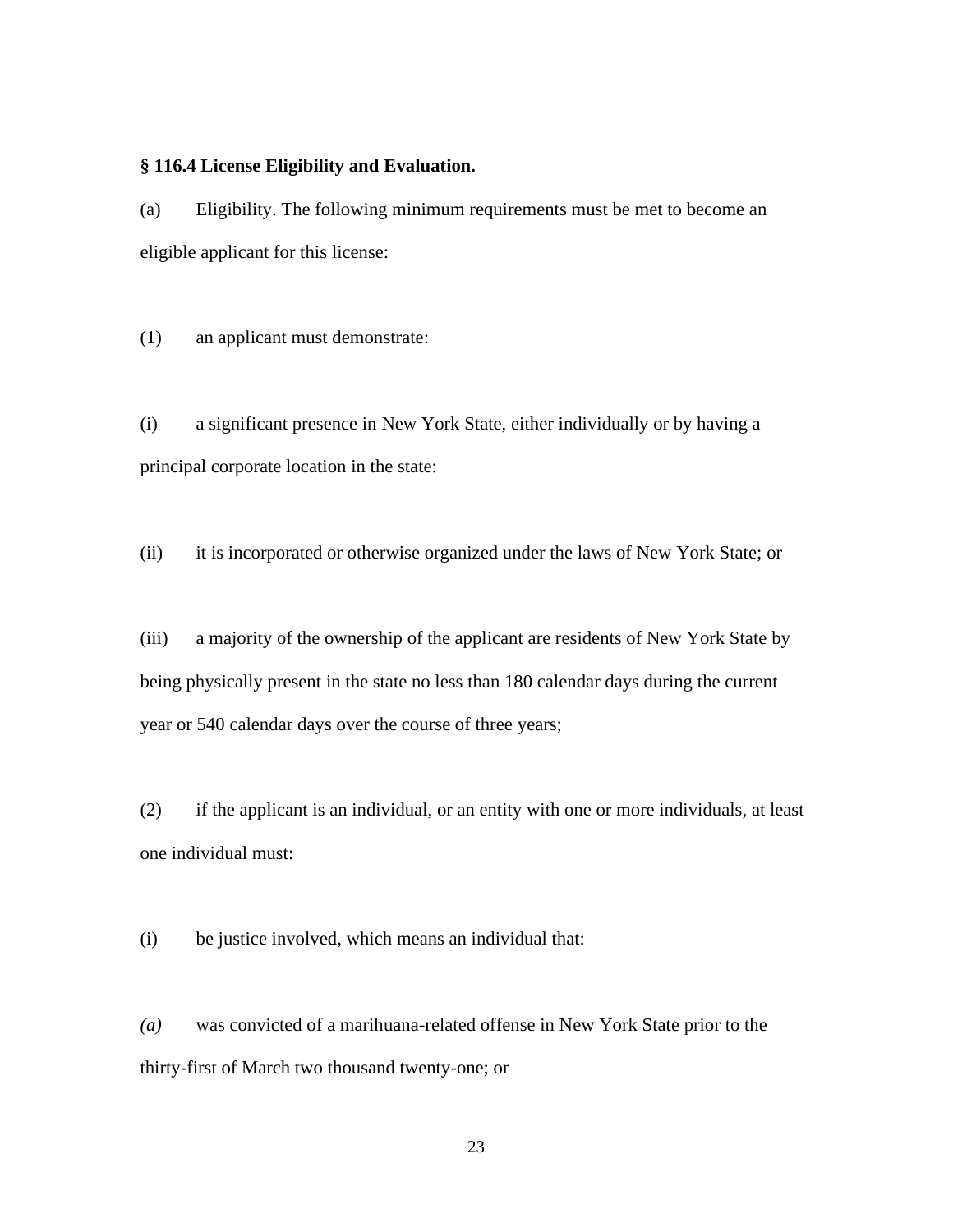*(b)* had a parent, legal guardian, child, spouse, or dependent who was convicted of a marihuana-related offense in New York State prior to the thirty-first of March two thousand twenty-one; or

*(c)* was a dependent of an individual who was convicted of a marihuana-related offense in New York State prior to the thirty-first of March two thousand twenty-one;

(ii) provide evidence of the primary residence of the justice involved individual at the time of such individual's arrest or conviction; and

(iii) hold or have held, for a minimum of two years, at least ten percent ownership interest in, and control of, a qualifying business, which means a business that had net profit for at least two of the years the business was in operation; or

(3) if the applicant is a nonprofit organization, the nonprofit organization must:

(i) be recognized as an entity pursuant to section  $501(c)(3)$  of the Internal Revenue Code;

(ii) intentionally serve justice involved individuals and communities with historically high rates of arrest, conviction, incarceration or other indicators of law enforcement activity for marihuana-related offenses;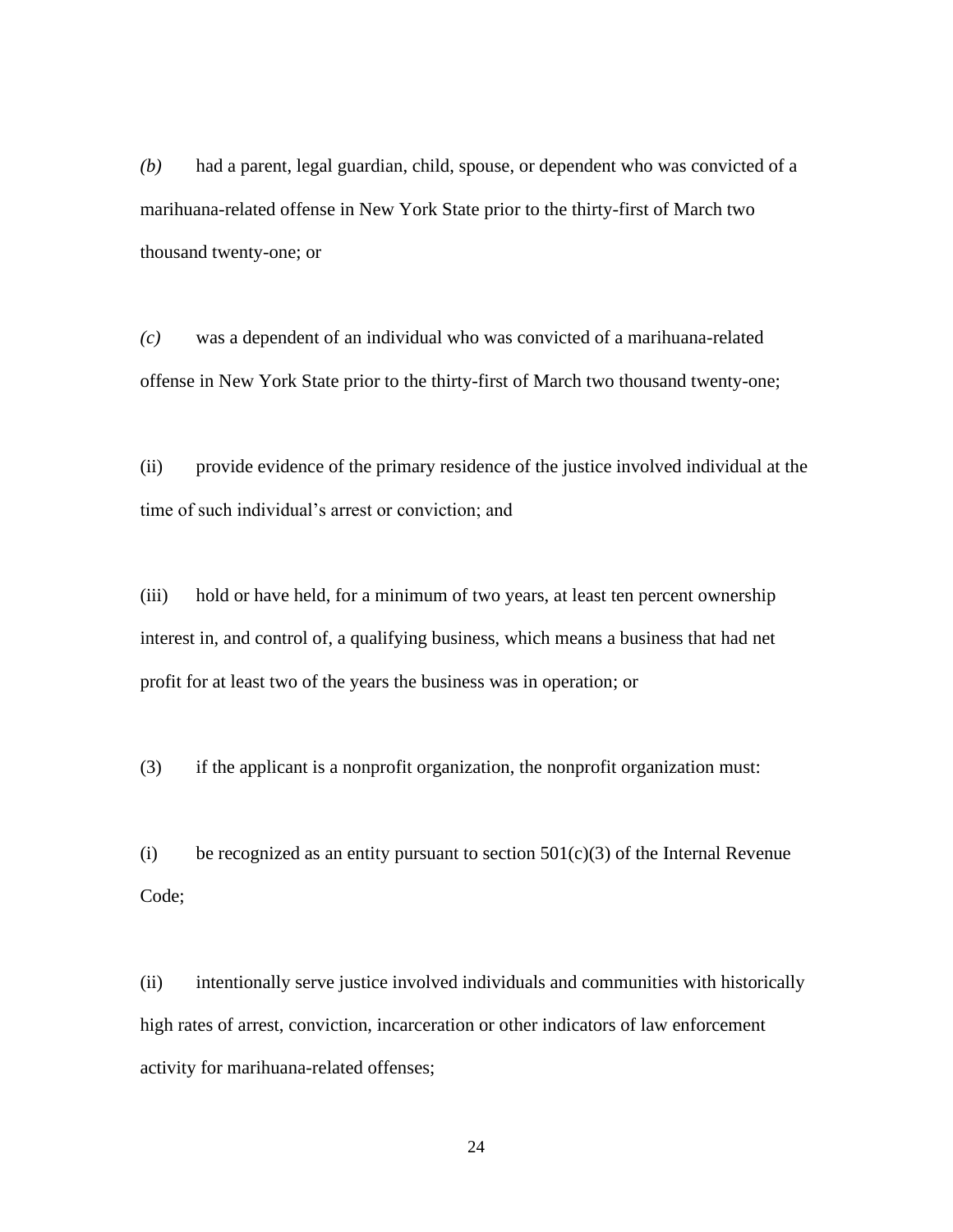(iii) operate and manage a social enterprise that had at least two years of positive net assets or profit as evidenced in the organization's tax returns;

(iv) have a history of creating vocational opportunity for justice involved individuals;

(v) have justice involved individuals on its board or as officers; and

(vi) have at least five full time employees.

(b) Applicant Ownership and Control Minimums.

(1) At least 51% or more of the applicant shall be owned, in the aggregate, by (i) at least one individual that satisfies the requirements for an eligible applicant set forth in sections  $116.4(a)(1)$  and  $116.4(a)(2)$ , or entity that satisfies the requirements for an eligible applicant set forth in sections  $116.4(a)(1)$  and  $116.4(a)(3)$  of this Part, and (ii) any other additional individuals, if any, who are justice involved;

(2) At least one individual that satisfies the requirements for an eligible applicant set forth in sections  $116.4(a)(1)$  and  $116.4(a)(2)$ , or entity that satisfies the requirements for an eligible applicant set forth in sections  $116.4(a)(1)$  and  $116.4(a)(3)$  of this Part shall own at least 30% of the applicant and such individual or entity shall have sole control of the applicant or licensee;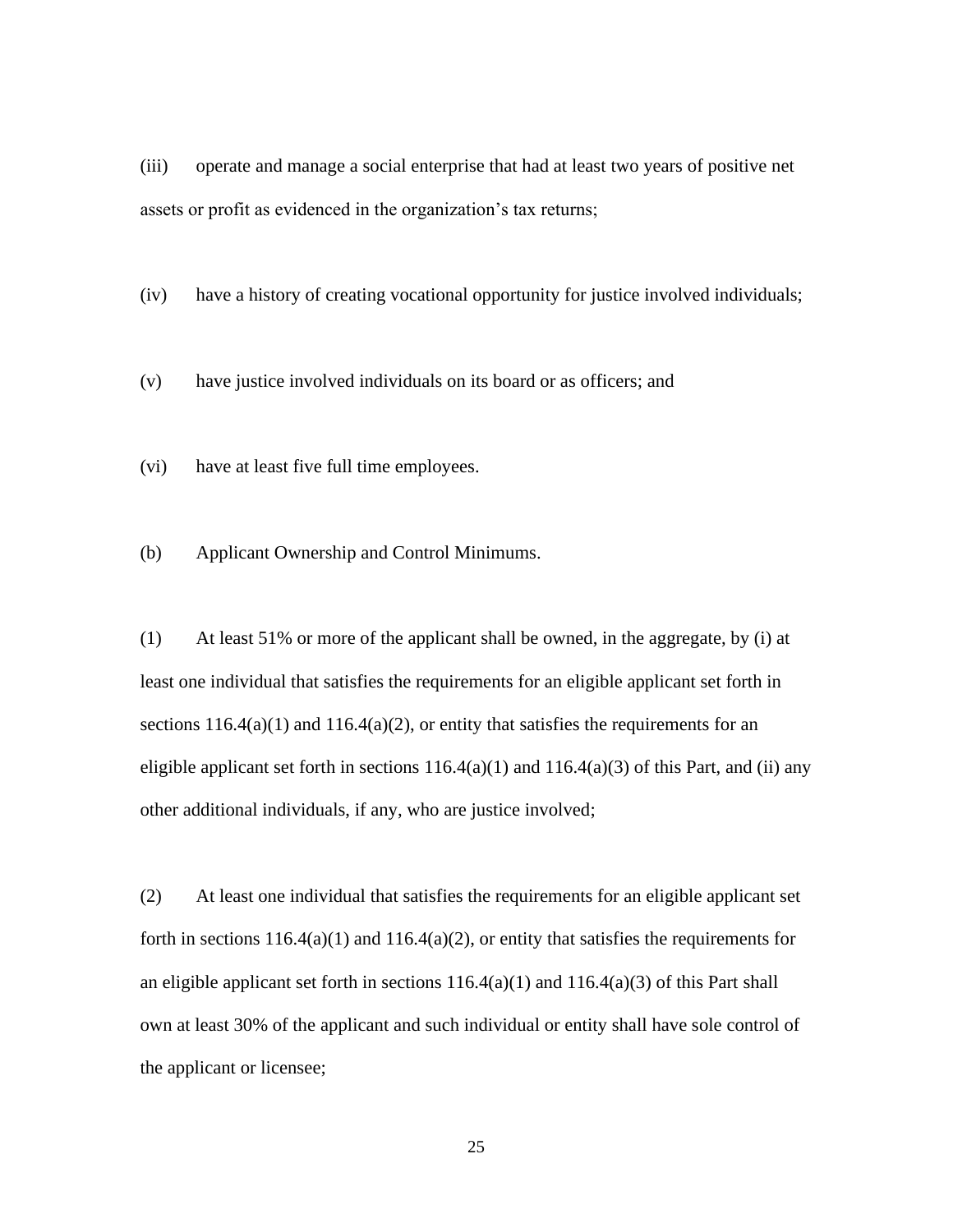(c) Evaluation. An eligible applicant shall be evaluated based on any of the following criteria which shall be weighted as determined by the Office:

(1) if the applicant is an individual, or an entity of one or more individuals, whether the justice involved individual was themselves convicted of a marihuana-related offense as set forth in section  $116.4(a)(2)(i)(a)$  of this Part;

(2) the justice involved individual's primary residence at the time of such individual's arrest or conviction:

(i) relative to areas with historically high rates of arrest, conviction, or incarceration for marihuana-related offenses;

(ii) relative to areas with historically low median income, or

(iii) was provided by a public housing authority in New York State or New York City; and

(3) the qualifying business based on:

(i) the number of employees employed by the business;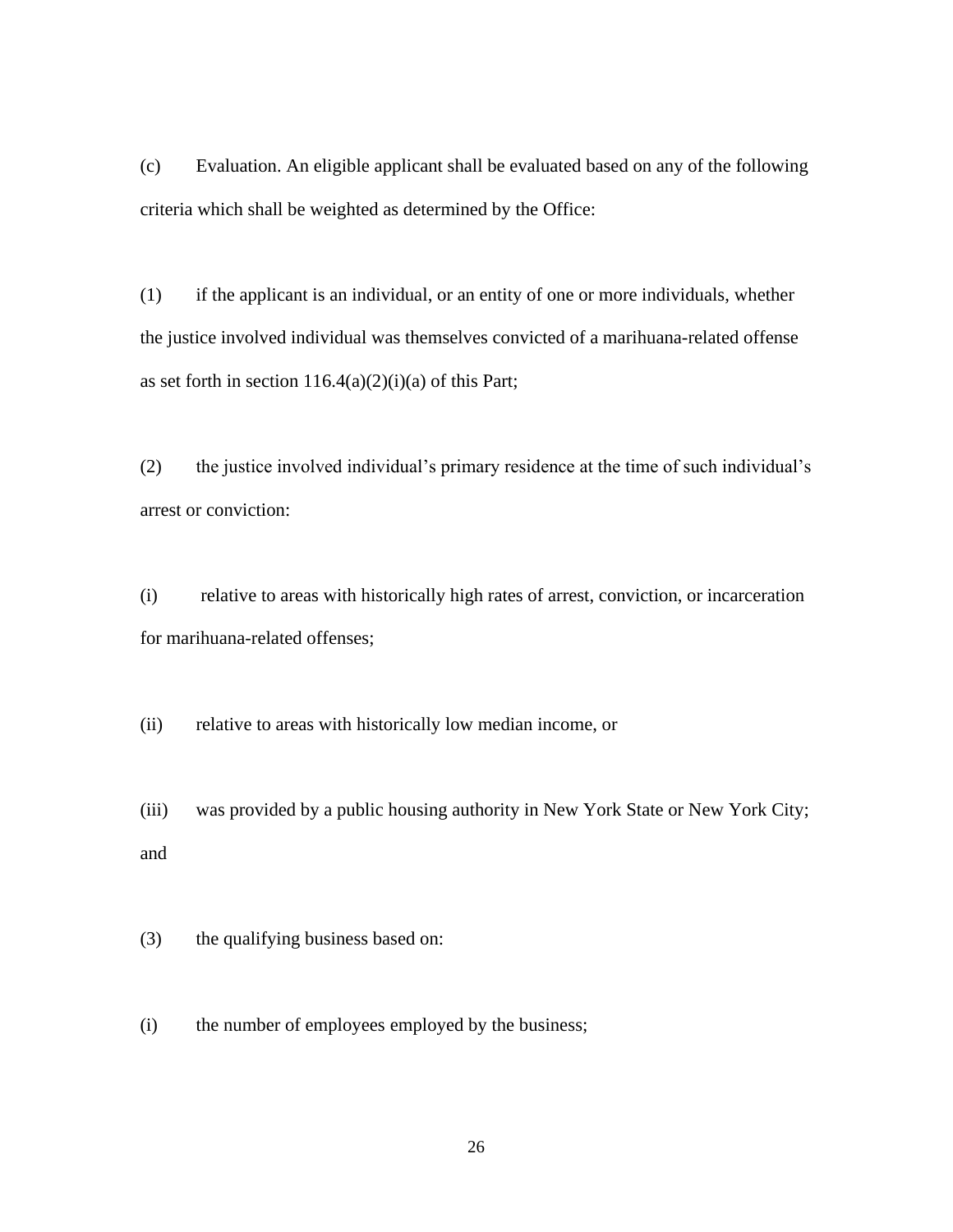(ii) the number of years the business has been in operation;

(iii) the profitability of the business;

(iv) type of business and whether the business was a retail business, or sold products or services directly to the end-consumer;

(v) whether the business had a physical location;

(vi) whether the business received or resolved any violations, fines or fees assessed against the business by state or federal regulatory authorities; or

(4) any other factors as determined by the Office.

(d) The office may create regional geographic zones for the scoring of applicants. Applicants may be asked to rank a number of preferences of regional geographic zones to be considered for a license. For regional geographical zones where there are more applicants than available licenses, the Office may select from eligible applicants who indicated first preference for the given region based on weighted scoring of the evaluation criteria set out above. In the event there is a tie between two or more candidates or there are more applicants than available licenses after the evaluation criteria has been applied, the Office is authorized to use a random selection process to select the final applicants to be awarded the license.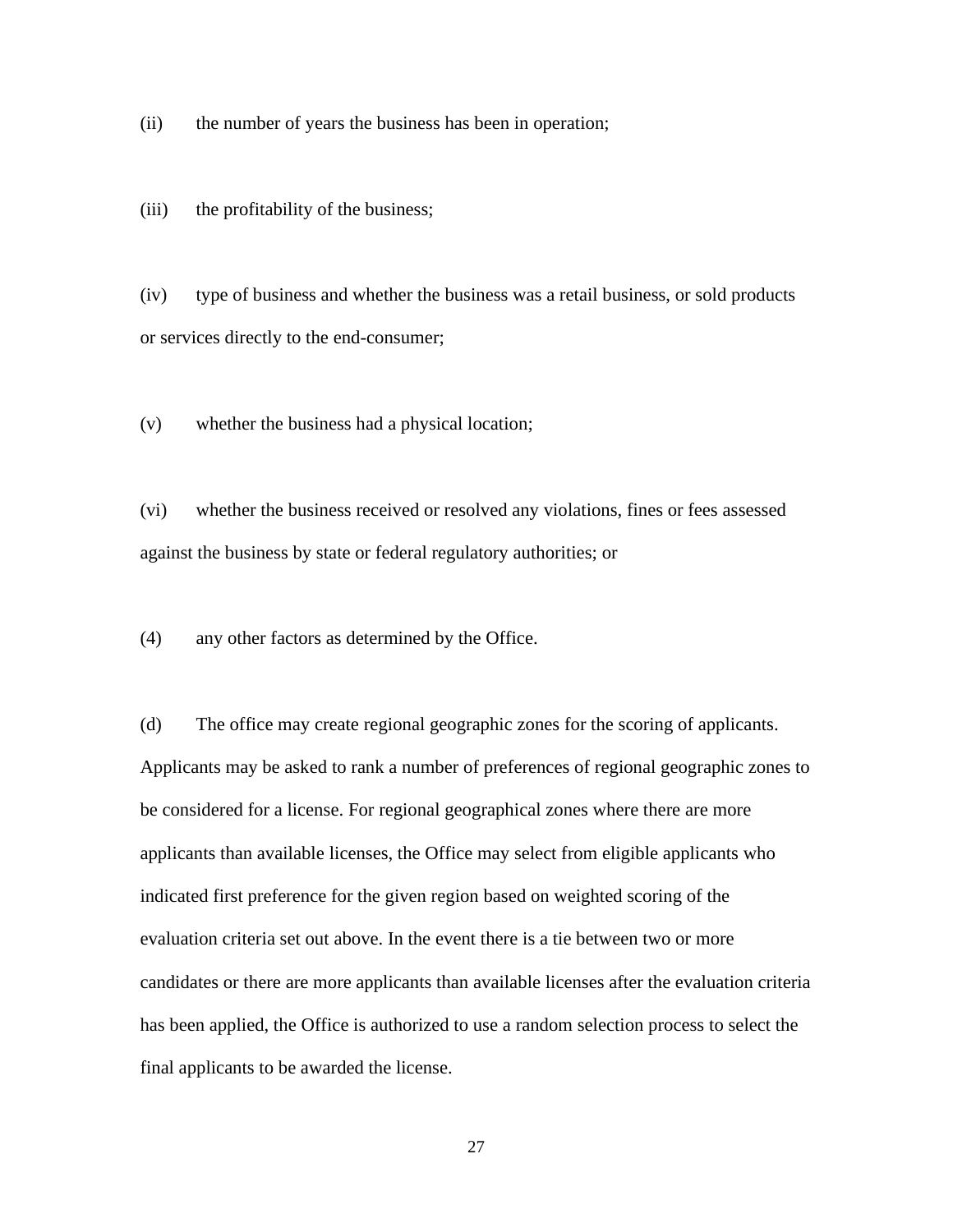#### <span id="page-27-0"></span>**§ 116.5 Denials.**

(a) Notwithstanding an applicant satisfying the requirements set forth in this Part, the application shall be denied where an applicant or eligible applicant, or any true party of interest of the applicant:

(1) has submitted an application that contains inconsistent information;

(2) failed to submit the materials required by this Part within the specified time allotted;

(3) failed to submit fingerprints for purposes of providing a criminal history report required pursuant to section 138 of the Cannabis Law;

(4) is a person forbidden to traffic cannabis as set forth in section 137 of the Cannabis Law;

(5) has demonstrated prior business practices and financial arrangements that may not comply with state and local laws incidental to the cannabis industry;

(6) has had a license associated with cannabis cancelled, revoked or suspended in any other state or jurisdiction;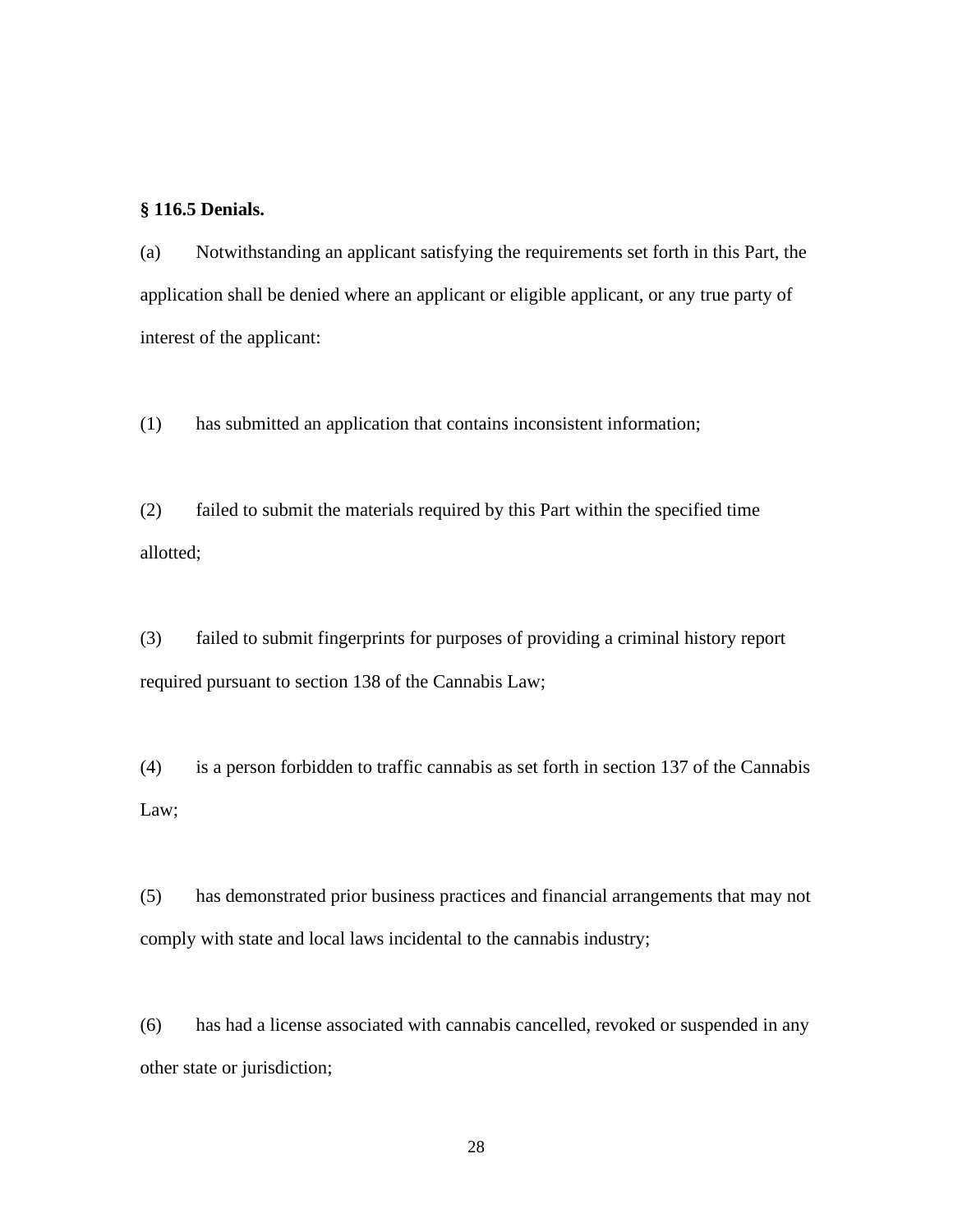(7) creates or enhances the dangers of unlawful practices, methods and activities in the cannabis industry, including, but limited to, product inversion or diversion;

(8) is delinquent in filing any required tax returns or paying any amount owed to any local, state or federal government;

(9) causes a violation of Sections 72 or 85 of the Cannabis Law; or

(10) is not a person of good moral character.

#### <span id="page-28-0"></span>**§116.6 Application for Renewal or Transition.**

(a) Renewal:

(1) Applicant shall comply with all applicable state and local laws, regulations, and guidance relating to the licensed activities for renewal of its license.

(2) Prior to the expiration of the first renewal date, licensee shall submit an application to renew the license as prescribed by the Office and include such information and fees, if any, as the Office may require.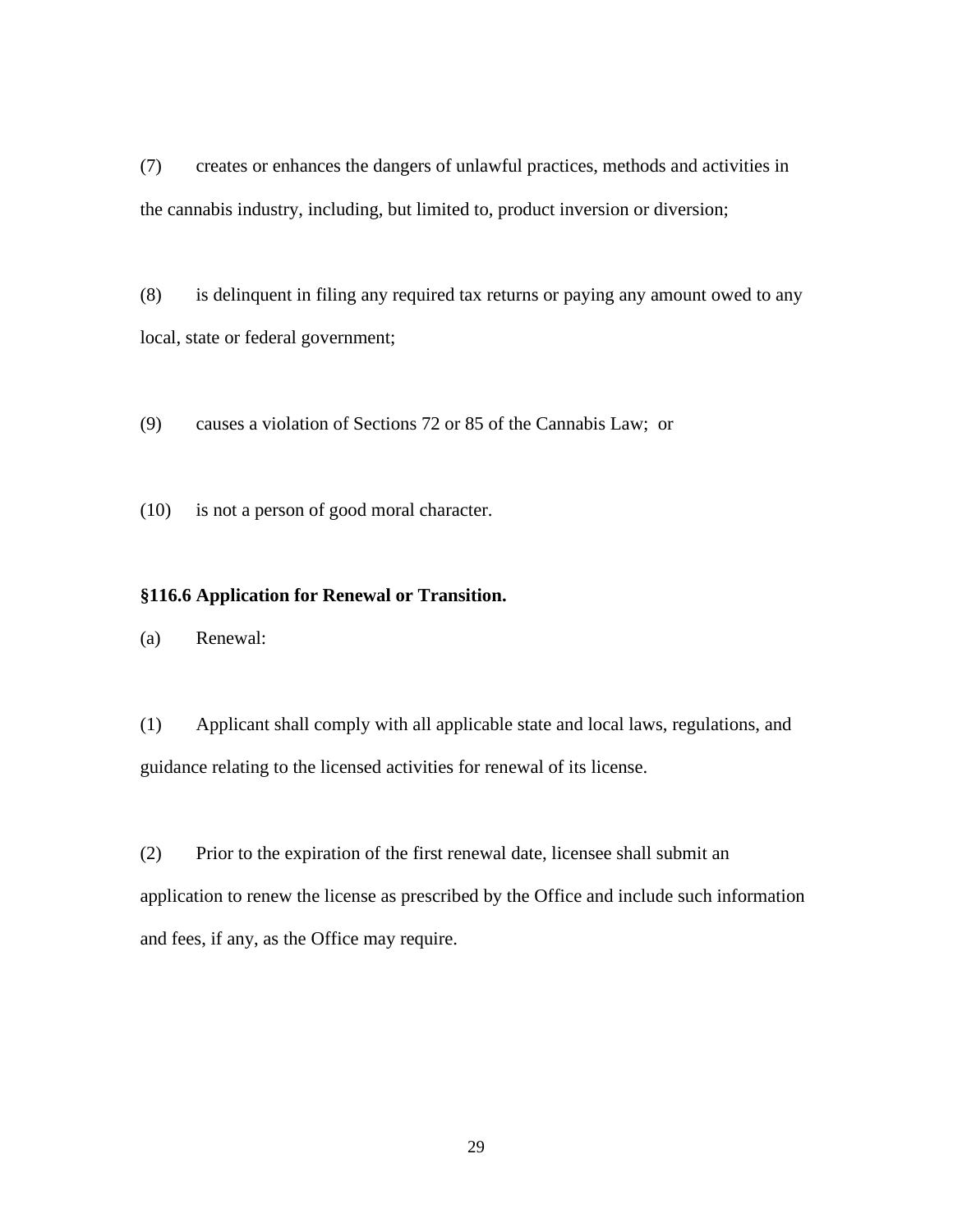(3) Upon request for renewal, the Office shall consider the licensee's history of compliance with the requirements of this part and applicable state and local laws, regulations, and guidance.

(4) The Board may deny a renewal after consideration of the licensee's history of compliance.

(b) Transition:

(1) After the conditional period, to continue to conduct the activities licensed under this Part, a licensee may apply to transition to an adult-use retail dispensary license issued by the Board.

(2) One hundred twenty calendar days prior to the expiration of the conditional period, licensee shall notify the Office of its intent to continue the activities licensed under this Part beyond the expiration of the conditional period.

(3) The Office shall consider the licensee's history of compliance with applicable state and local laws, regulations, and guidance, including, but not limited to, whether the applicant has served the community in which it is located, to determine whether the licensee may transition to an adult-use retail dispensary license approved by the Board upon the expiration of the conditional period.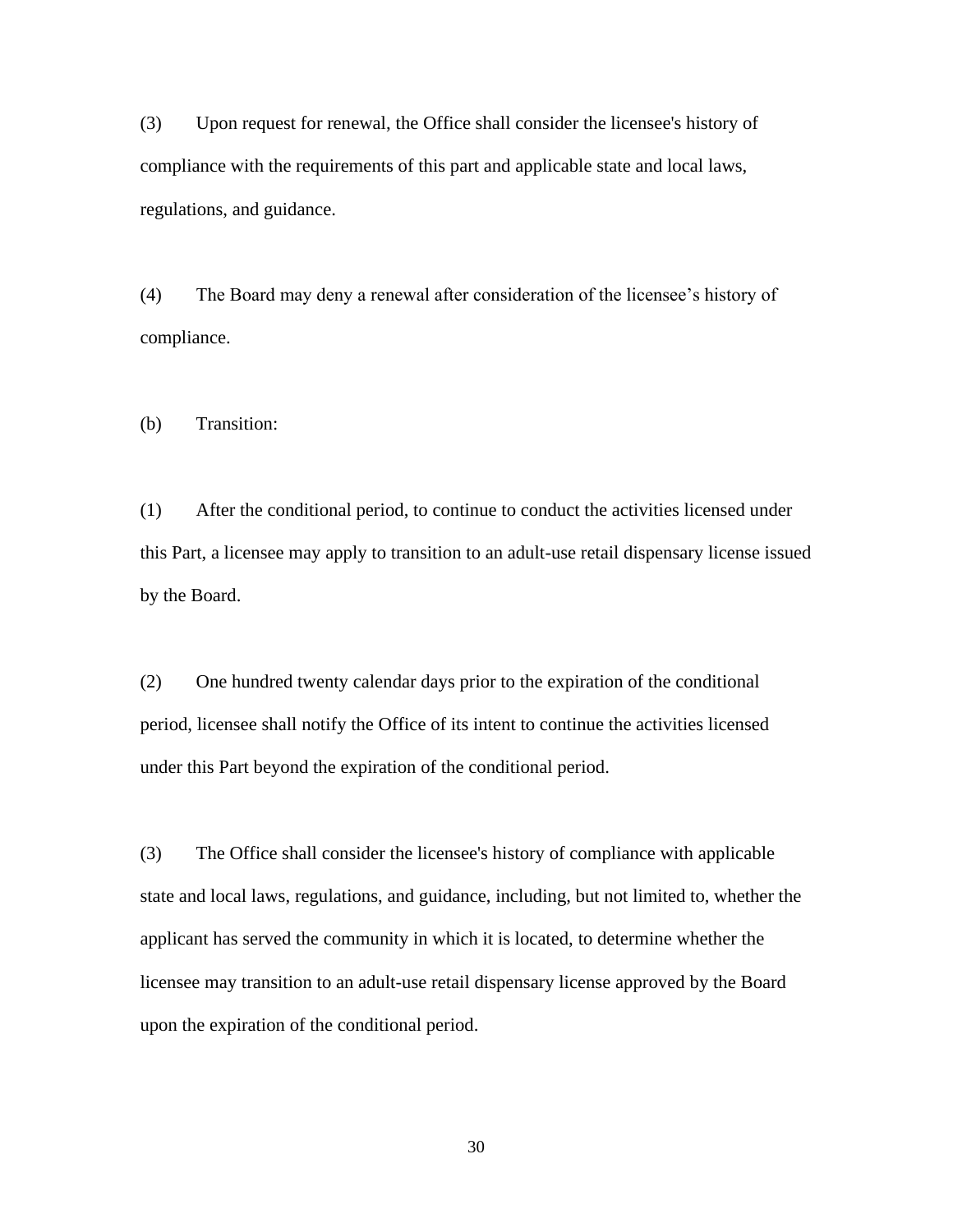(4) The review shall conclude prior to the expiration of the conditional period, unless otherwise extended by the Office.

(5) The Board may deny a transition after consideration of the licensee's history of compliance.

# <span id="page-30-0"></span>**§116.7 Requirements and Prohibitions for Conditional Adult-Use Retail Dispensary License.**

(a) A conditional adult-use retail dispensary license shall have the same authorizations and conditions as an adult-use retail dispensary as defined by the Cannabis Law and regulations promulgated by the Board;

(b) Should an applicant be awarded a conditional adult-use retail dispensary license, provisions, including but not limited, the attestation in the application, become a mandatory condition of the license; and

(c) The following conditions shall also apply to the license:

(1) each licensee and true party of interest shall be at least 21 years of age;

(2) at least 51% or more of the licensee shall be owned, in the aggregate, by (i) at least one individual that satisfies the requirements for an eligible applicant set forth in sections  $116.4(a)(1)$  and  $116.4(a)(2)$ , or entity that satisfies the requirements for an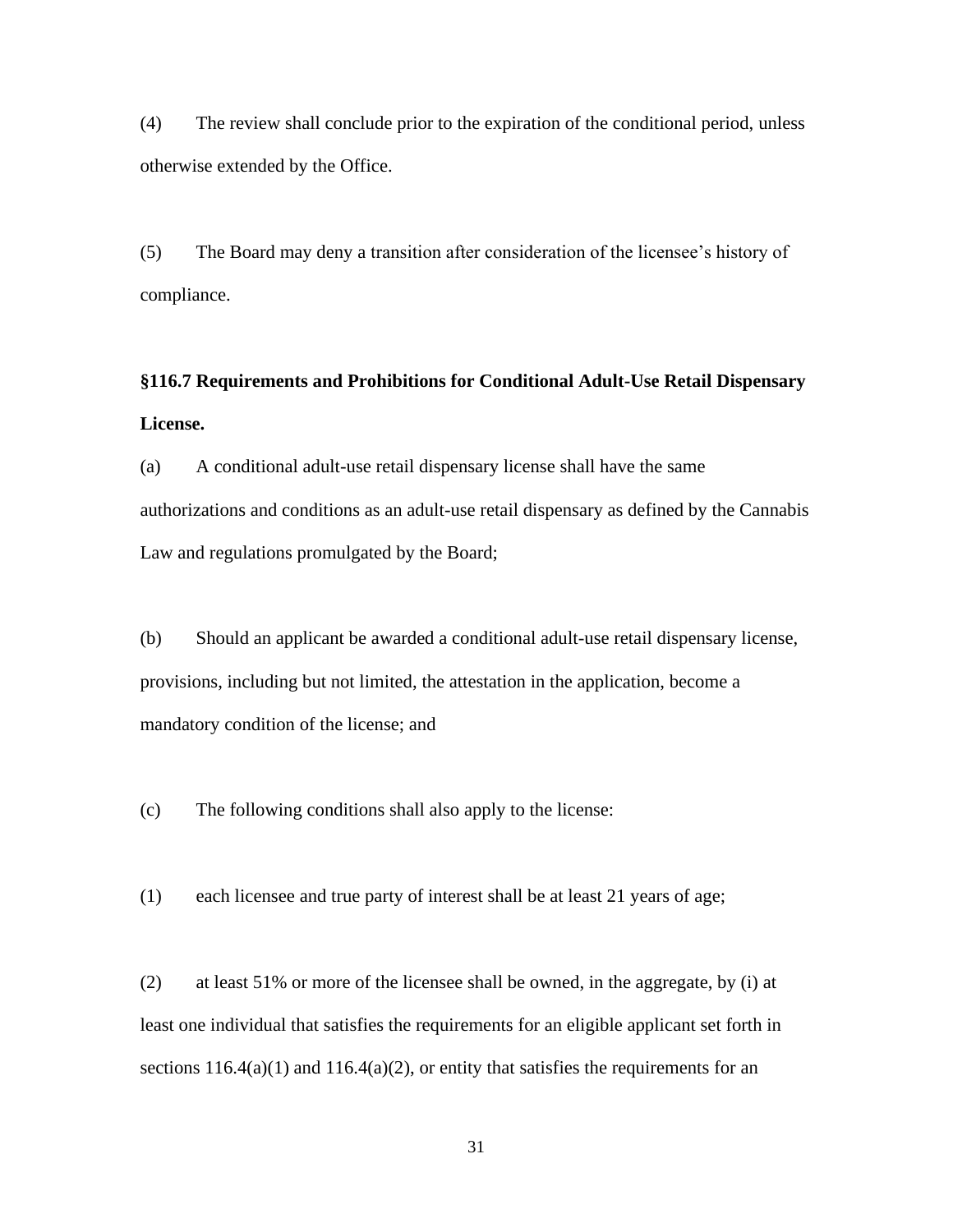eligible applicant set forth in sections  $116.4(a)(1)$  and  $116.4(a)(3)$  of this Part, and (ii) any other additional individuals, if any, who are justice involved;

(3) at least one individual that satisfies the requirements for an eligible applicant set forth in sections  $116.4(a)(1)$  and  $116.4(a)(2)$ , or entity that satisfies the requirements for an eligible applicant set forth in sections  $116.4(a)(1)$  and  $116.4(a)(3)$  of this Part shall own at least 30% of the licensee and such individual or entity shall have sole control of the licensee;

(4) the percentage of ownership in the licensee of the individual or entity set forth in sections  $116.4(a)(2)$  and  $116.4(a)(3)$  of this Part shall be proportionate to their interest in the capital, assets, and profits and losses of the licensee;

(5) during the conditional period, the licensee shall maintain the minimum ownership and control requirements in the licensee as set forth in sections  $116.7(c)(2)$ ,  $116.7(c)(3)$ and  $116.7(c)(4)$  of this Part;

(6) the licensee shall enter into and comply with all terms and conditions of any agreement with any fund approved by the Board and made available by the office, including, but not limited to, accepting a dispensary location identified by the fund or office, any loan agreement with such fund, any lease or sublease agreement with the State of New York or its agents, or any other such agreements into which the licensee enters;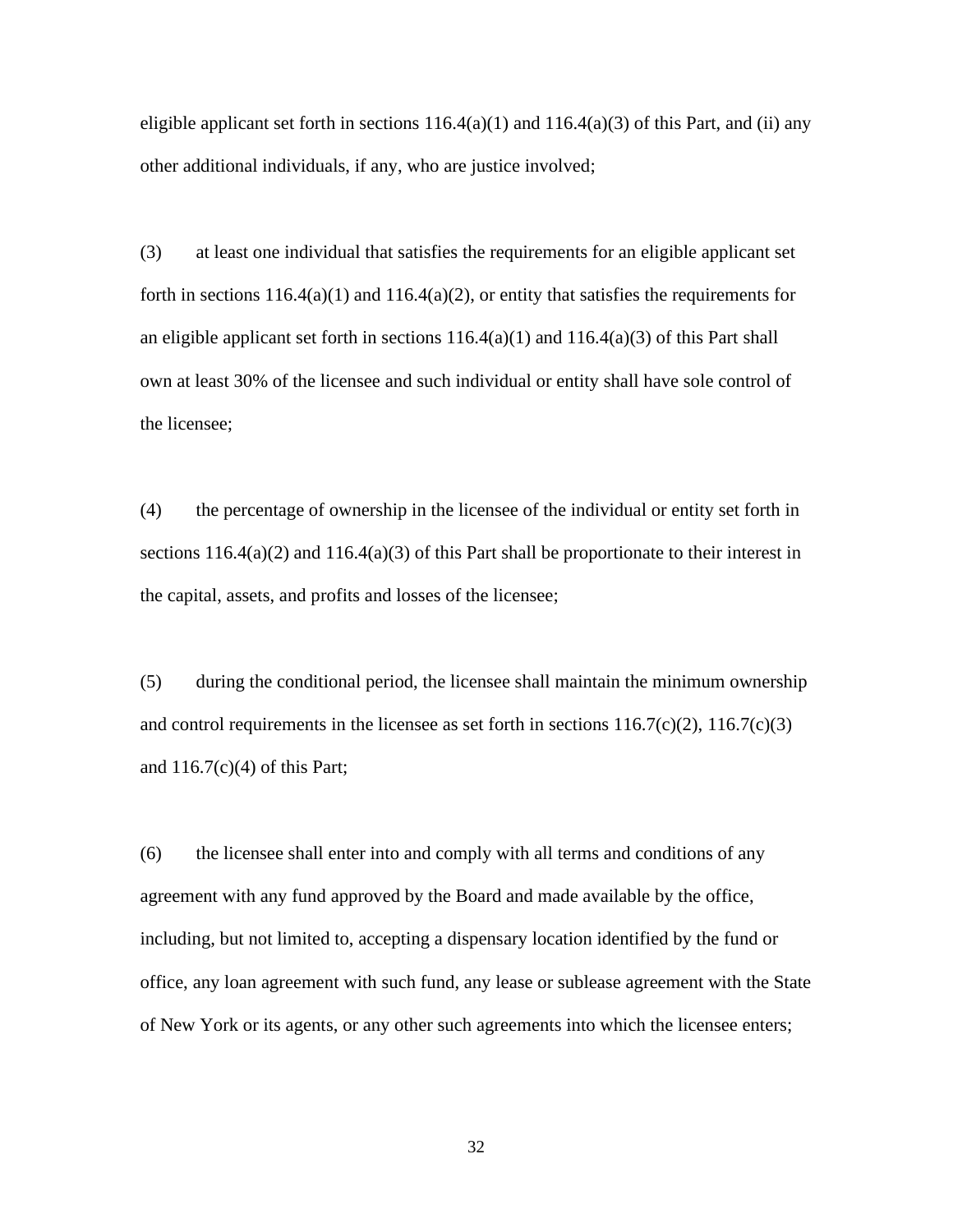(7) the licensee shall have entered into a labor peace agreement with a bona fide labor organization actively engaged in representing employees in the cannabis industry and each party to the agreement has signed such agreement prior to the license being granted;

(8) the licensee shall commence operations no later than 12 months from the date the license is granted, or as otherwise determined by the Office;

(9) the applicant is prohibited from leasing, assigning, or subcontracting, in whole or in part the licensed premises;

(10) A licensee or any true party of interest of the licensee, shall not have a direct or indirect financial or controlling interest in more than three conditional adult-use retail dispensary licenses issued under this Part until the expiration of the conditional period;

(11) A licensee or any true party of interest of the licensee shall not hold an adult-use cultivation, conditional adult-use cultivator, processor, microbusiness, cooperative or distributor license pursuant to article four of the Cannabis Law or be registered as a registered organization pursuant to article three of the Cannabis Law, except for such organizations licensed pursuant to sections 68-a and 68-b of this article;

(12) A licensee or any true party of interest of the licensee shall not be interested, directly or indirectly, in any cultivator, processor, distributor or microbusiness operator licensed pursuant to this article, by stock ownership, interlocking directors, mortgage or lien on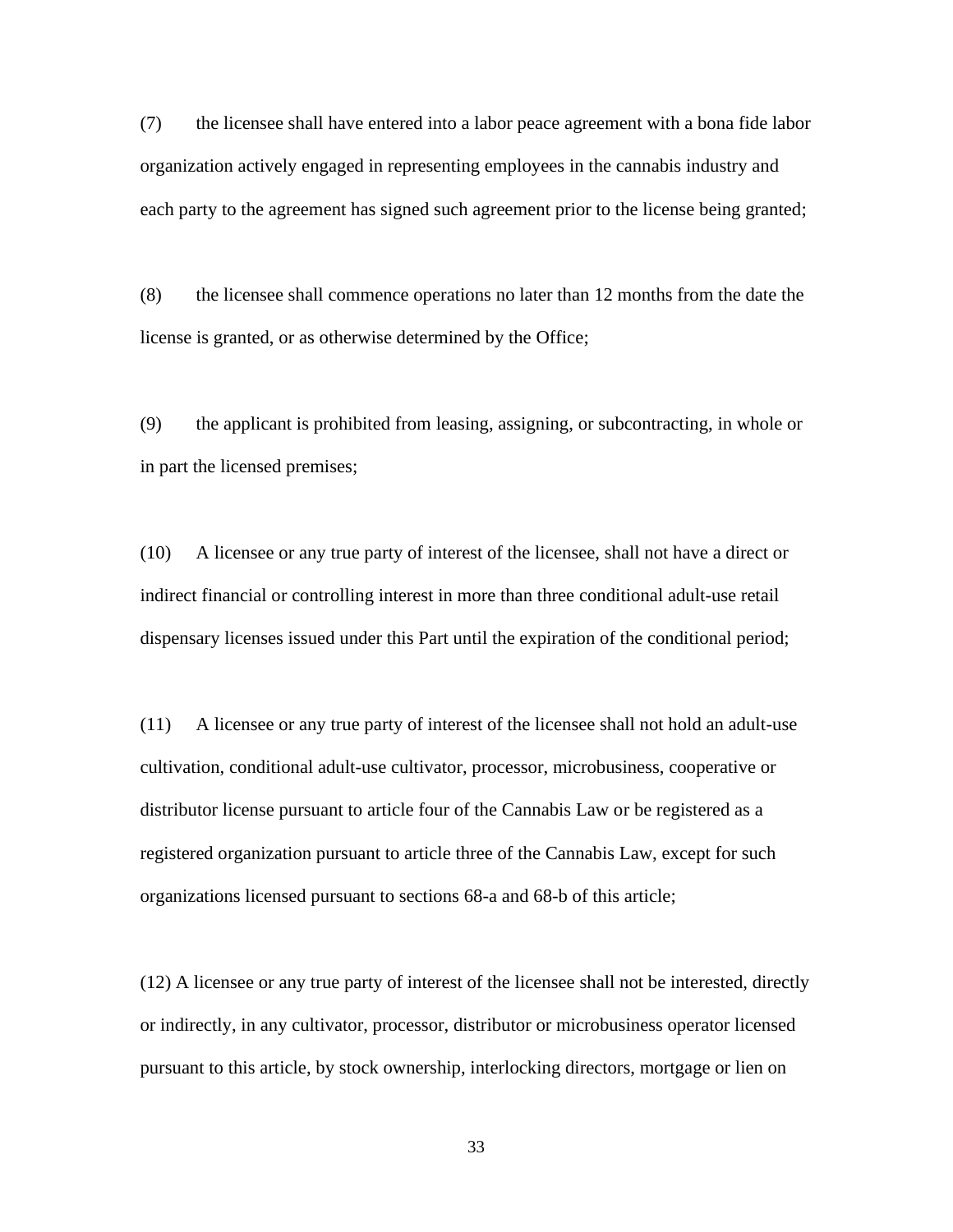any personal or real property or by any other means. Any lien, mortgage or other interest or estate, however, now held by such licensee or true party of interest on or in the personal or real property of such manufacturer or distributor, which mortgage, lien, interest or estate was acquired on or before December thirty-first, two thousand nineteen, shall not be included within the provisions of this paragraph; provided, however, the burden of establishing the time of the accrual of the interest comprehended by this paragraph, shall be upon the person who claims to be entitled to the protection and exemption afforded hereby;

(13) the licensee shall comply with any other requirements as may be promulgated by the Office; and

(14) after the conditional period, to continue to conduct the activities licensed under this Part, a licensee must apply to transition to an adult-use retail dispensary license approved by the Board.

#### <span id="page-33-0"></span>**§116.8 Suspension, Revocation, and Surrender.**

(a) The Board shall deliver a written notice to the licensee for failure to comply with this Part, applicable state and local laws, regulations, or guidance relating to conditional adult-use retail dispensary and adult-use retail dispensary, including those promulgated after applicant submits its application for a license. If no effort has been made to cure, the license shall be deemed surrendered 30 calendar days from the date of the written notice.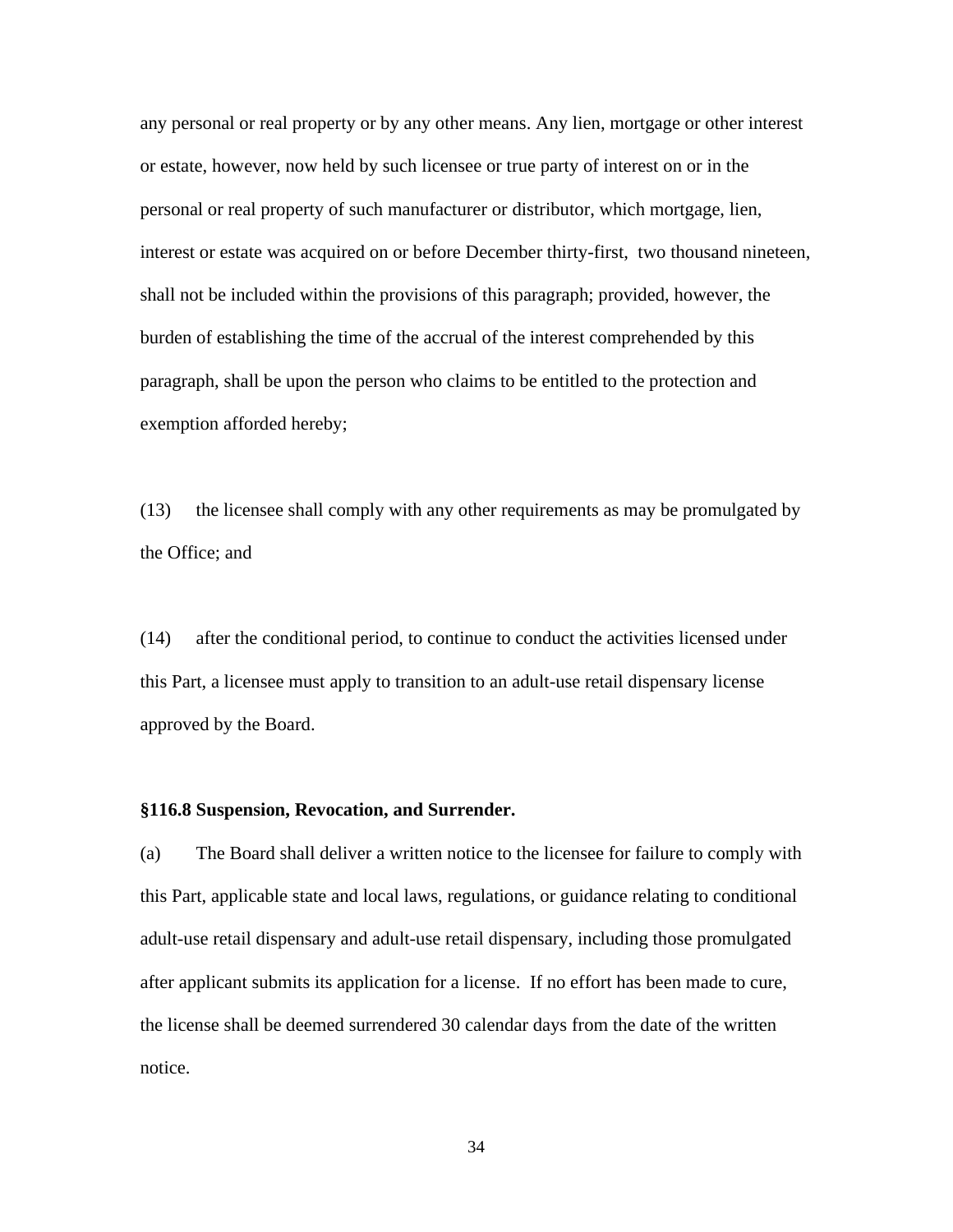(1) Written notice shall be sent to the licensee's last known address on file with the Office.

(b) In the event that licensee elects to cease operation of all licensed activities or to surrender its license within the conditional period, the following shall apply:

(1) licensee shall notify the Office in writing at least 30 calendar days prior to the date licensee anticipates ceasing operations;

(2) the written notice shall include a proposed plan for closure. The plan shall be subject to Office approval and may include a recommendation of any individual or entity that would qualify under this Part; and

(3) upon surrender of the license or cessation of operation, licensee shall vacate the leased premises associated with the fund within 30 calendar days of surrender or cessation.

(c) If a licensee fails to comply with standards and special conditions of the license, the Office may assess a penalty in addition to the surrender of the license pursuant to this Part.

## <span id="page-34-0"></span>**§116.9 Severability**